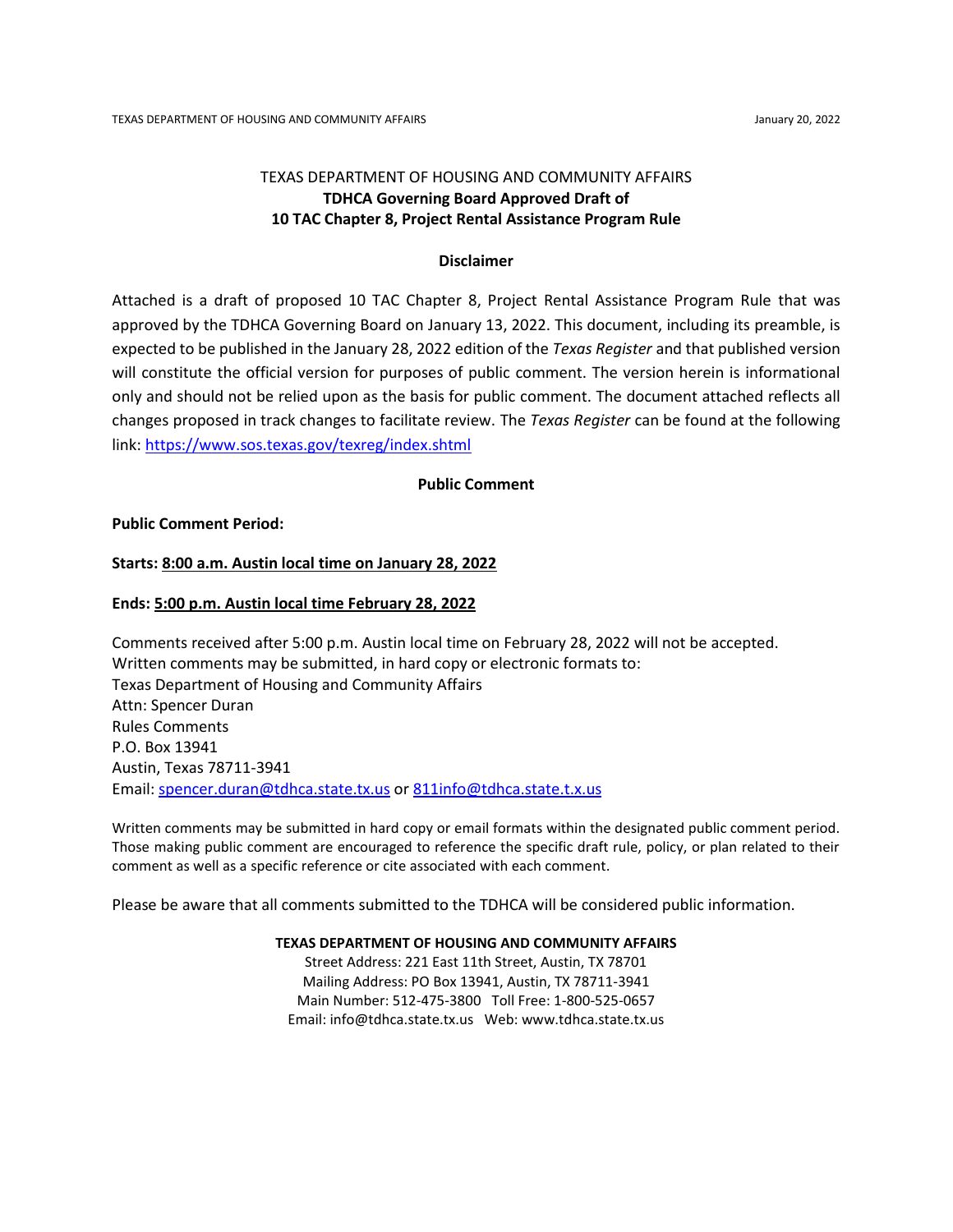# **Attachment A: Preamble, including required analysis, for proposed repeal of 10 TAC Chapter 8, the Project Rental Assistance Rule**

The Texas Department of Housing and Community Affairs (the Department) proposed the repeal of 10 TAC Chapter 8, Project Rental Assistance Program Rule, §§ 8.1, 8.2, 8.3, 8.4, 8.5, 8.6, and 8.7. The purpose of the proposed repeal is to provide clarification of the existing rule through new rulemaking action.

The Department has analyzed this proposed rulemaking and the analysis is described below for each category of analysis performed.

a. GOVERNMENT GROWTH IMPACT STATEMENT REQUIRED BY TEX. GOV'T CODE §2001.0221. 1. Mr. Bobby Wilkinson, Executive Director, has determined that, for the first five years the proposed repeal would be in effect, the proposed repeal does not create or eliminate a government program, but relates to the repeal, and simultaneous readoption making changes to an existing activity, administration of the Section 811 PRA Program.

2. The proposed repeal does not require a change in work that would require the creation of new employee positions, nor is the proposed repeal significant enough to reduce workload to a degree that any existing employee positions are eliminated.

3. The proposed repeal does not require additional future legislative appropriations.

4. The proposed repeal does not result in an increase in fees paid to the Department nor in a decrease in fees paid to the Department.

5. The proposed repeal is not creating a new regulation, except that it is being replaced by a new rule simultaneously to provide for revisions.

6. The proposed action will repeal an existing regulation, but is associated with a simultaneous readoption making changes to an existing activity, administration of the Section 811 Program.

7. The proposed repeal will not increase or decrease the number of individuals subject to the rule's applicability.

8. The repeal will not negatively or positively affect this state's economy.

b. ADVERSE ECONOMIC IMPACT ON SMALL OR MICRO-BUSINESSES OR RURAL COMMUNITIES AND REGULATORY FLEXIBILITY REQUIRED BY TEX. GOV'T CODE §2006.002.

The Department has evaluated this proposed repeal and determined that the proposed repeal will not create an economic effect on small or micro-businesses or rural communities.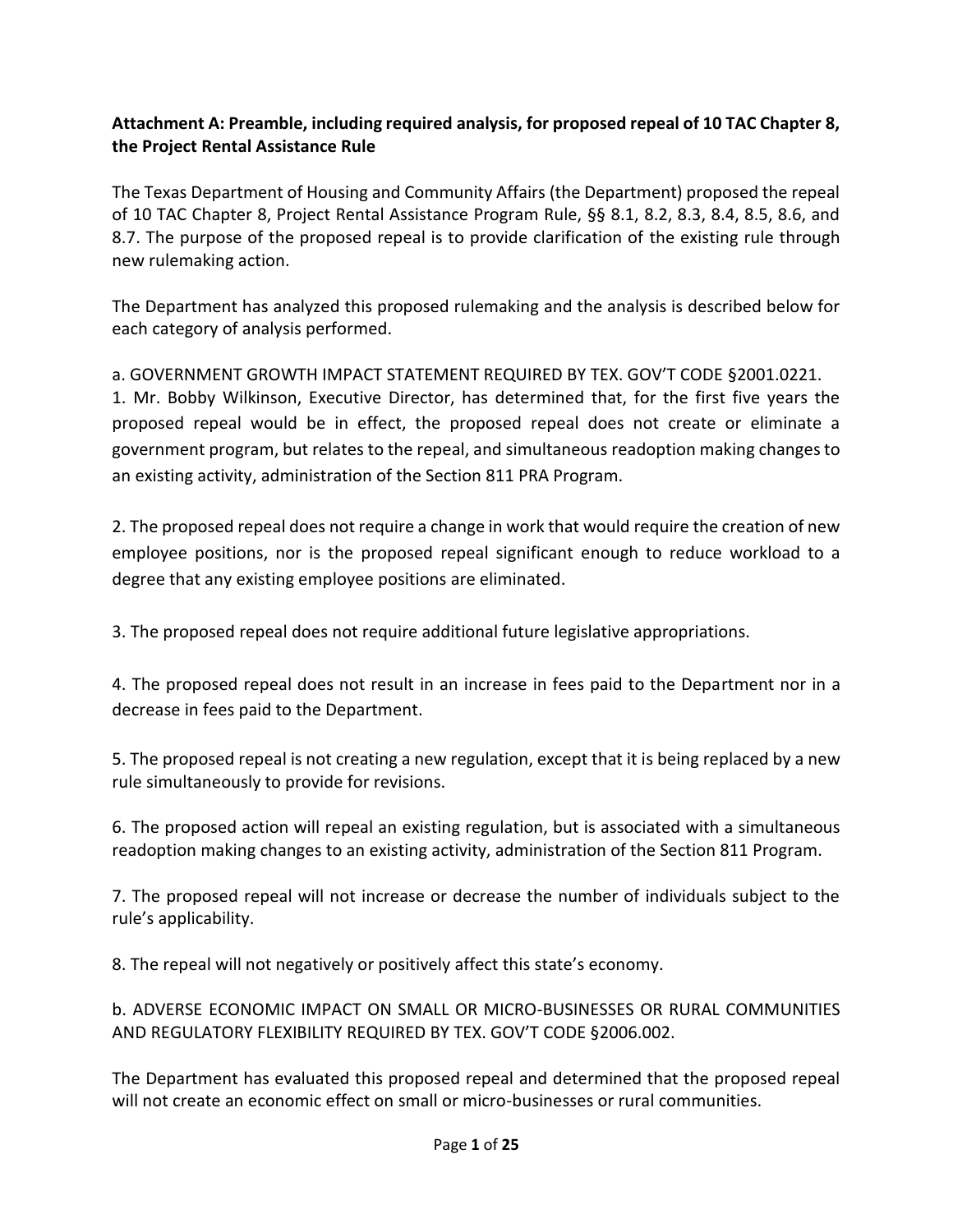c. TAKINGS IMPACT ASSESSMENT REQUIRED BY TEX. GOV'T CODE §2007.043. The proposed repeal does not contemplate nor authorize a taking by the Department; therefore no Takings Impact Assessment is required.

d. LOCAL EMPLOYMENT IMPACT STATEMENTS REQUIRED BY TEX. GOV'T CODE §2001.024(a)(6). The Department has evaluated the proposed repeal as to its possible effects on local economies and has determined that for the first five years the proposed repeal would be in effect there would be no economic effect on local employment; therefore no local employment impact statement is required to be prepared for the rule.

# e. PUBLIC BENEFIT/COST NOTE REQUIRED BY TEX. GOV'T CODE §2001.024(a)(5).

Mr. Wilkinson has determined that, for each year of the first five years the proposed repeal is in effect, the public benefit anticipated as a result of the repealed section would be increased clarity and improved access to the 811 Program. There will not be economic costs to individuals required to comply with the repealed section.

# f. FISCAL NOTE REQUIRED BY TEX. GOV'T CODE §2001.024(a)(4).

Mr. Wilkinson also has determined that for each year of the first five years the proposed repeal is in effect, enforcing or administering the repeal does not have any foreseeable implications related to costs or revenues of the state or local governments.

REQUEST FOR PUBLIC COMMENT. The public comment period will be held January 28, 2022, through February 28, 2022, to receive input on the proposed repealed section. Written comments may be submitted to the Texas Department of Housing and Community Affairs, Attn: Spencer Duran, Director of Section 811 Program, Rule Comments, P.O. Box 13941, Austin, Texas 78711-3941 or email spencer.duran@tdhca.state.tx.us. ALL COMMENTS MUST BE RECEIVED BY 5:00 P.M. Austin local time February 28, 2022.

STATUTORY AUTHORITY. The new sections are proposed pursuant to Tex. Gov't Code §2306.053, which authorizes the Department to adopt rules. Except as described herein the proposed new sections affect no other code, article, or statute.

- §8.1 Purpose
- §8.2 Definitions
- §8.3 Participation as a Proposed Development
- §8.4 Qualification Requirements for Existing Developments
- §8.5 List of Qualified Existing Developments
- §8.6 Disposition of Conflicts with other Department Rules
- §8.7 Program Regulations and Requirements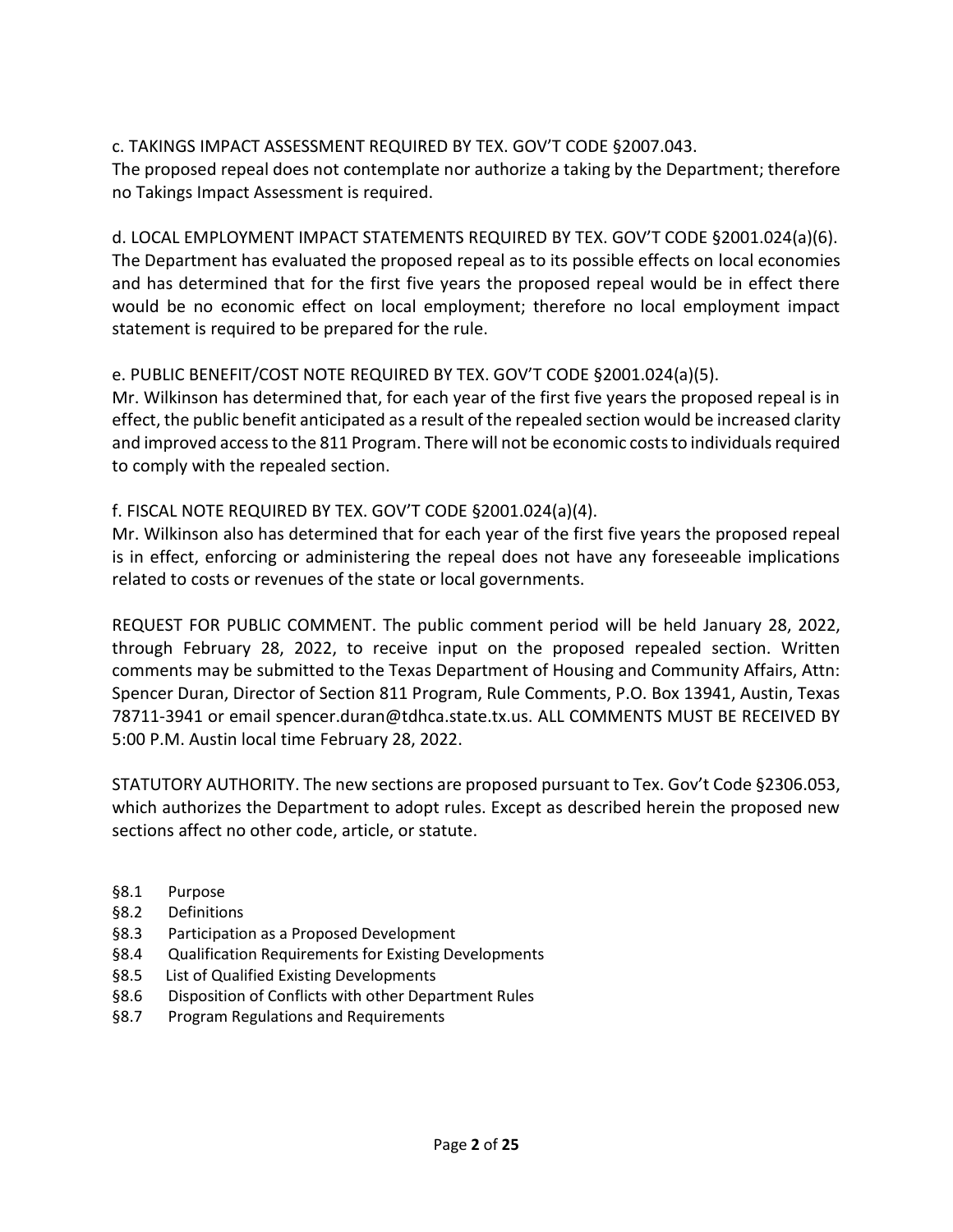# **Attachment B: Preamble, including required analysis, for proposed new 10 TAC Chapter 8, the Project Rental Assistance Rule**

The Texas Department of Housing and Community Affairs (the Department) proposed new 10 TAC Chapter 8, Project Rental Assistance Program Rule, §§ 8.1, 8.2, 8.3, 8.4, and 8.6. The purpose of the proposed action is to provide clarification of the existing rule through new rulemaking action.

The Department has analyzed this proposed rulemaking and the analysis is described below for each category of analysis performed.

a. GOVERNMENT GROWTH IMPACT STATEMENT REQUIRED BY TEX. GOV'T CODE §2001.0221. 1. Mr. Bobby Wilkinson, Executive Director, has determined that, for the first five years the proposed new rule would be in effect, the rule does not create or eliminate a government program, but relates to the repeal, and simultaneous readoption making changes to an existing activity, administration of the Section 811 PRA Program.

2. The proposed new rule does not require a change in work that would require the creation of new employee positions, nor is the proposed new rule significant enough to reduce workload to a degree that any existing employee positions are eliminated.

3. The proposed new rule does not require additional future legislative appropriations.

4. The proposed new rule does not result in an increase in fees paid to the Department nor in a decrease in fees paid to the Department.

5. The proposed new rule is not creating a new regulation, except that it is replacing the existing rule simultaneously to provide for revisions.

6. The proposed action will repeal an existing regulation, but is associated with a simultaneous readoption making changes to an existing activity, administration of the Section 811 Program.

7. The proposed new rule will not increase or decrease the number of individuals subject to the rule's applicability.

8. The new rule will not negatively or positively affect this state's economy.

b. ADVERSE ECONOMIC IMPACT ON SMALL OR MICRO-BUSINESSES OR RURAL COMMUNITIES AND REGULATORY FLEXIBILITY REQUIRED BY TEX. GOV'T CODE §2006.002.

The Department has evaluated this proposed new rule and determined that the new rule will not create an economic effect on small or micro-businesses or rural communities.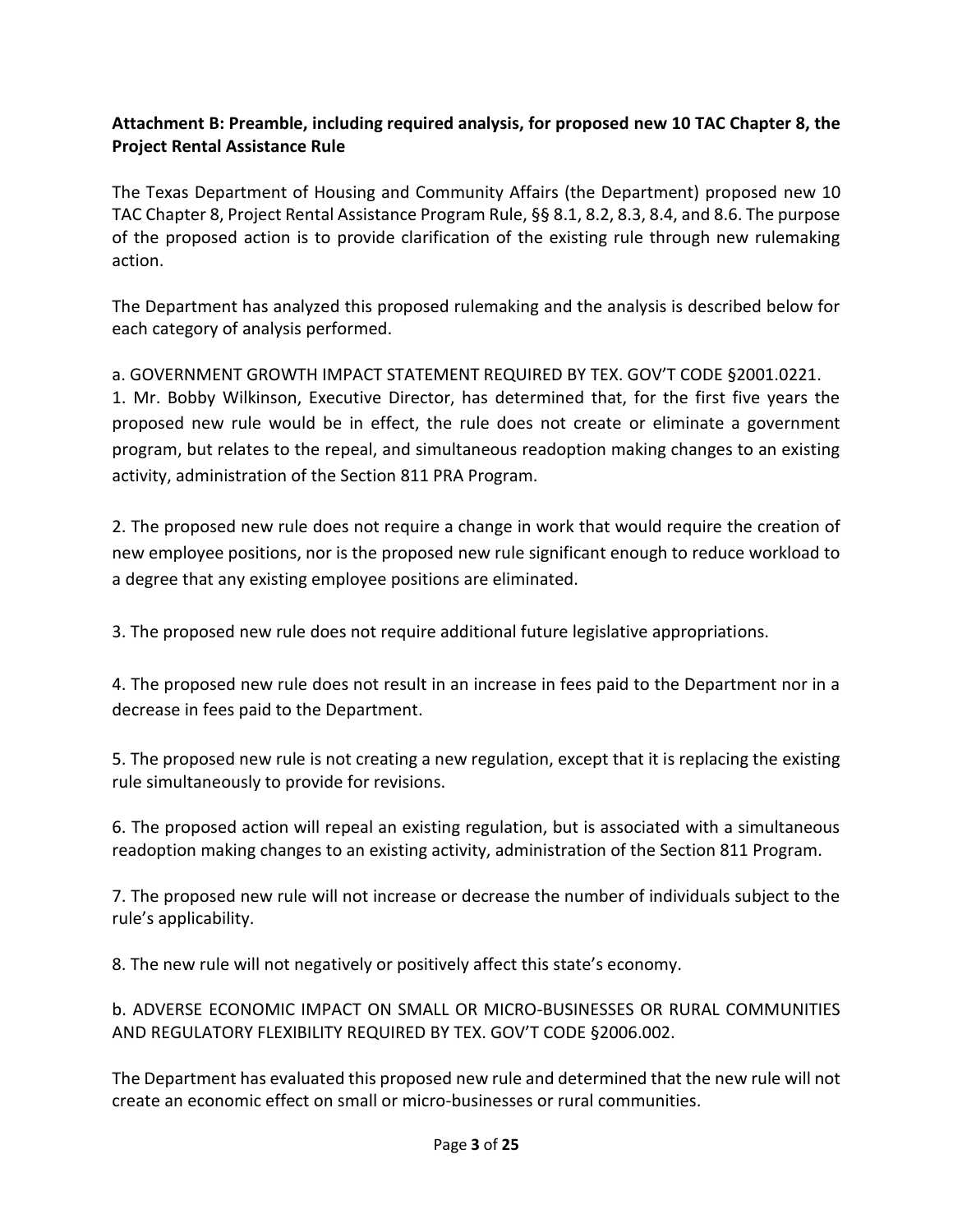c. TAKINGS IMPACT ASSESSMENT REQUIRED BY TEX. GOV'T CODE §2007.043.

The proposed new rule does not contemplate nor authorize a taking by the Department; therefore no Takings Impact Assessment is required.

d. LOCAL EMPLOYMENT IMPACT STATEMENTS REQUIRED BY TEX. GOV'T CODE §2001.024(a)(6). The Department has evaluated the new rule as to its possible effects on local economies and has determined that for the first five years the new rule would be in effect there would be no economic effect on local employment; therefore no local employment impact statement is required to be prepared for the rule.

# e. PUBLIC BENEFIT/COST NOTE REQUIRED BY TEX. GOV'T CODE §2001.024(a)(5).

Mr. Wilkinson has determined that, for each year of the first five years the new rule is in effect, the public benefit anticipated as a result of the new rule would be increased clarity and improved access to the 811 Program. There will not be economic costs to individuals required to comply with the new rule.

# f. FISCAL NOTE REQUIRED BY TEX. GOV'T CODE §2001.024(a)(4).

Mr. Wilkinson also has determined that for each year of the first five years the new rule is in effect, enforcing or administering the rule does not have any foreseeable implications related to costs or revenues of the state or local governments.

REQUEST FOR PUBLIC COMMENT. The public comment period will be held January 28, 2022, through February 28, 2022, to receive input on the proposed new rule. Written comments may be submitted to the Texas Department of Housing and Community Affairs, Attn: Spencer Duran, Director of Section 811 Program, Rule Comments, P.O. Box 13941, Austin, Texas 78711-3941 or email spencer.duran@tdhca.state.tx.us. ALL COMMENTS MUST BE RECEIVED BY 5:00 P.M. Austin local time February 28, 2022.

STATUTORY AUTHORITY. The new sections are proposed pursuant to Tex. Gov't Code §2306.053, which authorizes the Department to adopt rules. Except as described herein the proposed new sections affect no other code, article, or statute.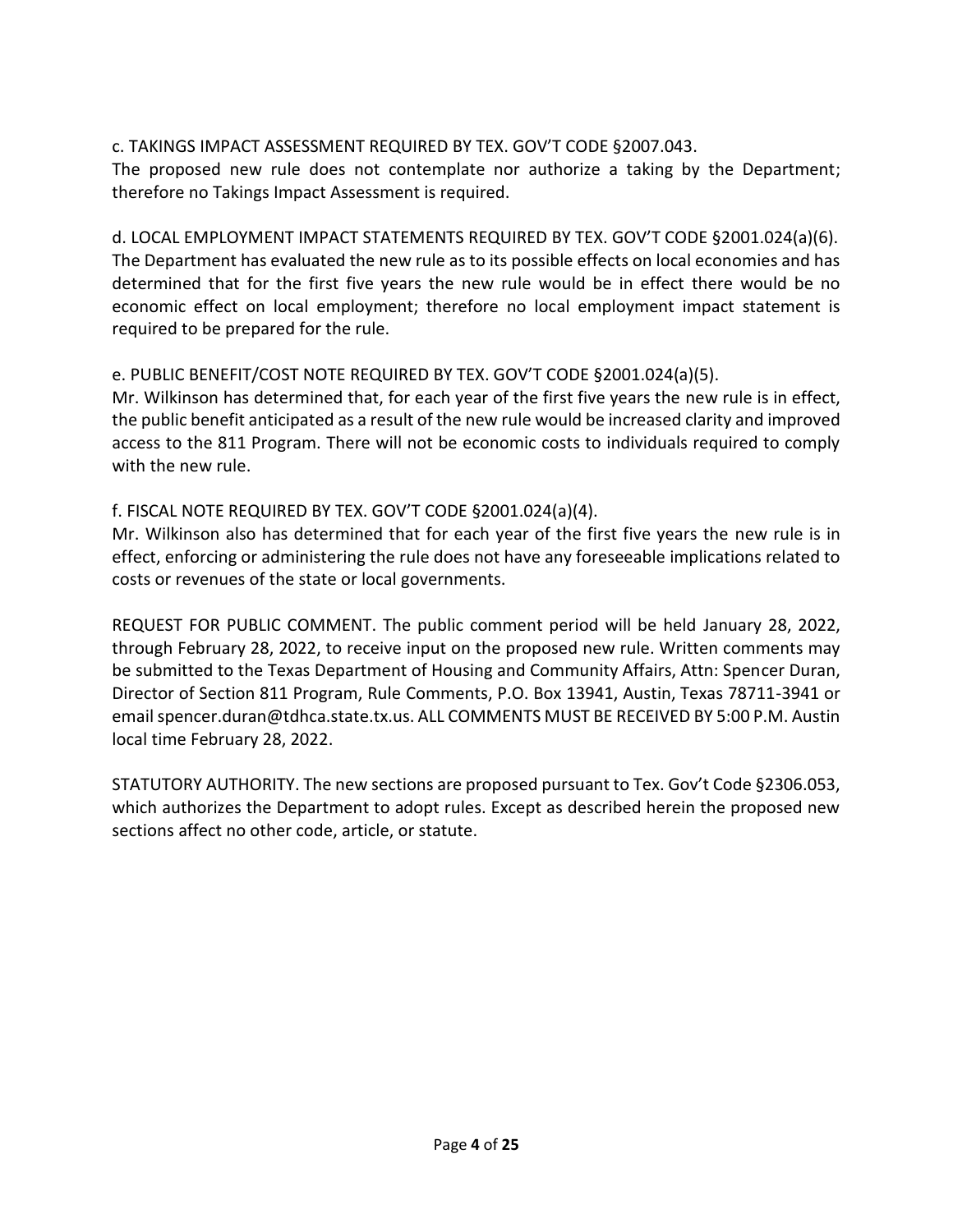### **TITLE 10 COMMUNITY DEVELOPMENT**

### **PART 1 TEXAS DEPARTMENT OF HOUSING AND COMMUNITY AFFAIRS**

### **CHAPTER 8, PROJECT RENTAL ASSISTANCE PROGRAM RULE**

#### **§8.1 Purpose**

The purpose of the Section 811 Project Rental Assistance Program ("Section 811 PRA Program") is to provide federally funded project-based rental assistance to participating multifamily properties on behalf of extremely low-income persons with disabilities linked with long term services provided through a formalized partnership and other state of Texas agencies that provide health and human services.

### **§8.2 Definitions**

Terms defined in this chapter apply to the 811 PRA Program administered by the Department. Any capitalized terms not specifically mentioned in this section or any section referenced in this document shall have the meaning ascribed to them in or for the purposes of the Program Requirements or in Chapters 1, 2, 10, or 11 of the Texas Administrative Code, as applicable.

**(1) Assisted Units--**rental units made available to or occupied by an Eligible Tenant in Eligible Multifamily Properties receiving assistance under 42 U.S.C. §8013(b)(3)(A).

**(2) Contract Rent--**the total amount of rent specified in the Rental Assistance Contract (RAC) as payable to the Owner for the Assisted Unit.

**(3) Cooperative Agreement--**the Section 811 Project Rental Assistance Program Cooperative Agreement including all exhibits and attachments thereto, by and between the Department as "Grantee" and HUD, entered into as a condition to and in consideration of TDHCA's-the Department's participation in the Section 811 Project Rental Assistance Program.

**(4) Eligible Applicant--**an Extremely Low-Income Person with Disabilities, between the ages of 18 and 6261 and, who meets the requirements of the Target Population, and Extremely Low Income Families, which includes at least one Person with a Disability, who is between the ages of 18 and 62-61 and who meets the requirements of the Target Population, at the time of admission. The Person with a Disability must be eligible for community-based, long-term care services as provided through Medicaid waivers, Medicaid state plan options, comparable state funded services or other appropriate services related to the type of disability(ies) targeted under the Inter-Agency Partnership Agreement.

**(5) Eligible Families or Eligible Family--**shall have the same meaning as Eligible Tenant.

**(6) Eligible Multifamily Property or Eligible Multifamily Properties--**any new or existing property owned by a private or public nonprofit, or for-profit entity with at least five (5) housing units and as specifically identified in a Participation Agreement.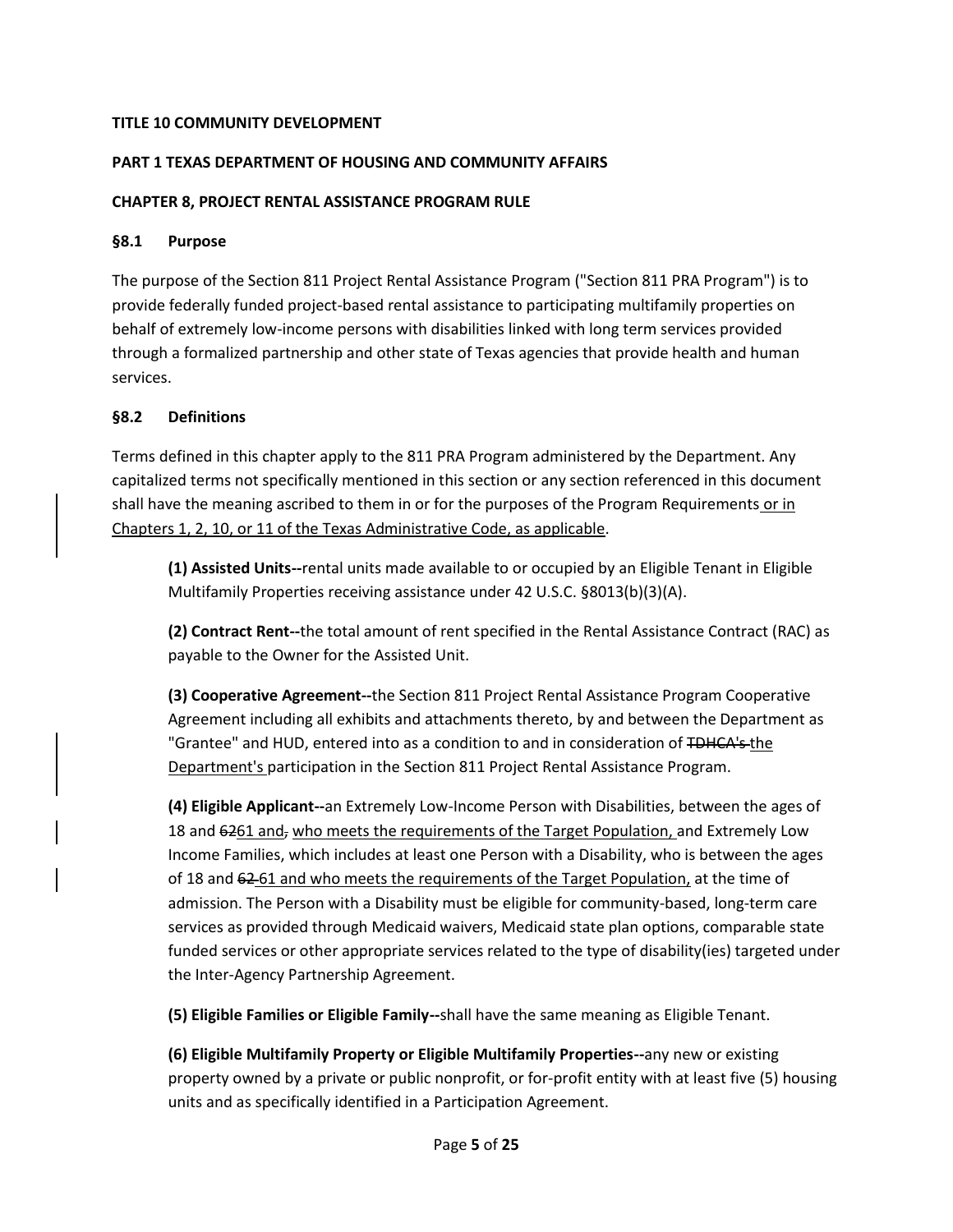**(7) Eligible Tenant--**an Eligible Applicant, also referred to as an Eligible Family, who is being referred to available Assisted Units in accordance with the Inter-Agency Partnership Agreement and for whom community-based, long-term care services are available at time of referral. Such services are voluntary; referral shall not be based on willingness to accept such services. Eligible Tenant also means an Extremely Low-Income Person with a Disability, between the ages of 18 and 62-61 at the time of referral, who meets the requirements of the Target Population and Extremely Low-Income Families, which includes at least one Person with a Disability, who is between the ages of 18 and  $62-61$  at the time of referral and who meets the requirements of the Target Population. Also referred to as an Eligible Family.

**(8) Enterprise Income Verification System (EIV)--**a HUD web-based application which provides Owners with employment, unemployment and Social Security benefit information for tenants participating in U.S. Department of Housing and Urban Development assisted housing programs.

**(98) Existing Development--**for purposes of 811 PRA Program participation, a property within the Department's Multifamily Program <del>Department's</del> Applicant's portfolio that is not actively applying for multifamily funds-award at the time, and is being considered to serve as the Eligible Multifamily Property as part of an Applicant's or an Affiliate's current multifamily application. For full applications made on or after January 1, 2018, Existing Developments do not include properties for which the only Ownership interest is through the participation of a Historically Underutilized Business, which owns less than 50% of an Existing Development.

**(109) Extremely Low-Income--**a household whose annual income does not exceed thirty percent (30%) of the median income for the area, as determined by HUD's Extremely-Low Income Limit: families whose incomes do not exceed the higher of The Federal Poverty Level; or 30 percent of Area Median Income-, as determined by HUD, with adjustments for smaller and larger families, except that HUD may establish income ceilings higher or lower than thirty percent (30%) of the median income for the area if HUD finds that such variations are necessary because of unusually high or low family incomes. HUD's income exclusions, as defined under 24 CFR §5.609 (as amended), apply in determining income eligibility and Eligible Tenant's rent. a household whose annual income does not exceed thirty percent (30%) of the median income for the area, as determined by HUD, with adjustments for smaller and larger families, except that HUD may establish income ceilings higher or lower than thirty percent (30%) of the median income for the area if HUD finds that such variations are necessary because of unusually high or low family incomes. HUD's income exclusions, as defined under 24 CFR §5.609 (as amended), apply in determining income eligibility and Eligible Tenant's rent.

**(101) HUD--**the U. S. Department of Housing and Urban Development.

**(121) Inter-Agency Partnership Agreement--**the Inter-Agency Partnership Agreement between TDHCA and State Health and Human Services Medicaid Agency(ies) that provides a formal structure for collaboration to participate in TDHCA's Section 811 Project Rental Assistance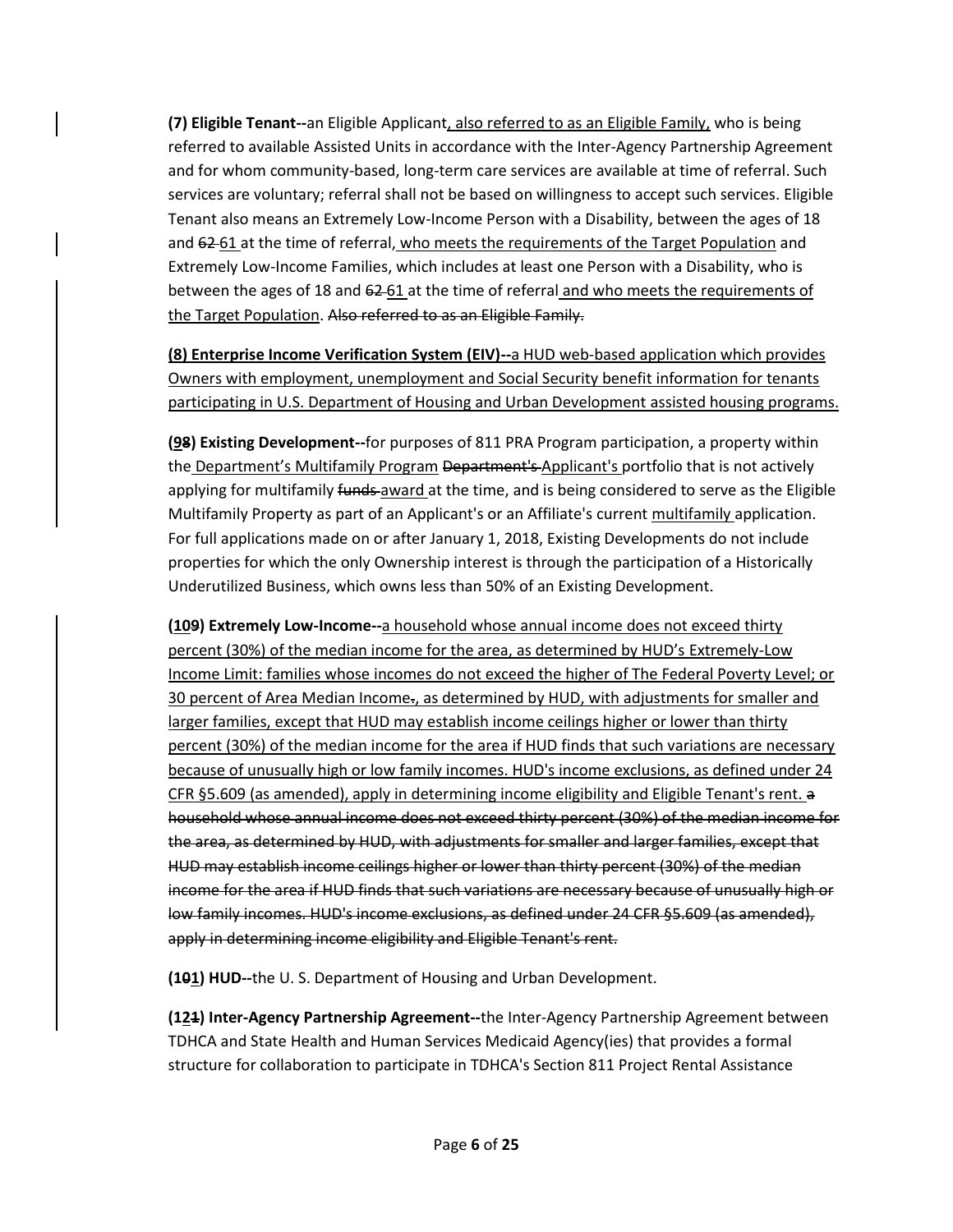Program to develop permanent supportive housing for Extremely Low-Income Persons with Disabilities.

**(132) Multifamily Rules--**Chapters 10, 11, and/or 13 of this Title, as applicable.

**(143) Owner--**the entity that owns the Eligible Multifamily Property. Additionally, Owner means the entity named as such in the Property Agreement, its successors, and assigns.

**(145) Owner & Property Management Manual--**a set of guidelines designed to be an implementation tool for the Program, which allows the Owner and the Owner's designated property manager to better administer the Program, which also includes adherence to the "Owner Occupancy Requirements" set forth in Section IV of HUD Notice H 2013-24.

**(165) Participation Agreement--**(also known as Property Agreement) that agreement to be executed by the Owner and the Department reflecting the agreement of participation in the Section 811 Project Rental Assistance Program with regards to a given number of assisted housing units on a certain multifamily rental housing propertyies.

**(176) Persons with Disability or Persons with Disabilities--**shall have the same meaning as defined under 42 U.S.C. §8013(k)(2) and 24 CFR §891.305.

**(187) Program--**TDHCA's The Department's Section 811 Project Rental Assistance Program under Section 811 of the Cranston-Gonzales National Affordable Housing Act (42 U.S.C. §8013(b)(3)(A)), as amended by the Frank Melville Supportive Housing Investment Act of 2010 (Public Law 111-374) designed to provide permanent supportive housing for Extremely Low-Income persons with disabilities receiving long term supports and services in the community.

**(198) Program Requirements--**means but is not limited to: the Participation Agreement (sometimes called the Property Agreement); Tex. Gov't Code Ann. Chapter 2306; the applicable state program rules under Title 10, Chapters 1, 2, and 8Parts 1, 2, and 8 of the Texas Administrative Code; the Owner & Property Management Manual; the Cooperative AgreementPart I of the Rental Assistance Contract attached as Exhibit 8 to the Cooperative Agreement; Part II of the Rental Assistance Contract attached as Exhibit 9 to the Cooperative Agreement; the Use Agreement; Program Guidelines attached as Exhibit 5 to the Cooperative Agreement; HUD Notice 2013-24 issued on August 23, 2013; Section 811 of the Cranston-Gonzales National Affordable Housing Act (42 U.S.C. §8013(b)(3)(A)), as amended by the Frank Melville Supportive Housing Act of 2010 (Public Law 111-374; Consolidated and Further Continuing Appropriations Act of 2012 (Public Law 112-55); Notice of Funding Availability (NOFA) for Fiscal Year 2012 Section 811 Project Rental Assistance Program published on May 15, 2012; Notice of Funding Availability (NOFA) for Fiscal Years 2013 Section 811 Project Rental Assistance Program published on March 4, 2014, for Fiscal Year 2019 Project Rental Assistance Section 811 Program for Persons with Disabilities published on October 8, 2019, and Technical Corrections to NOFA; and all laws applicable to the Program.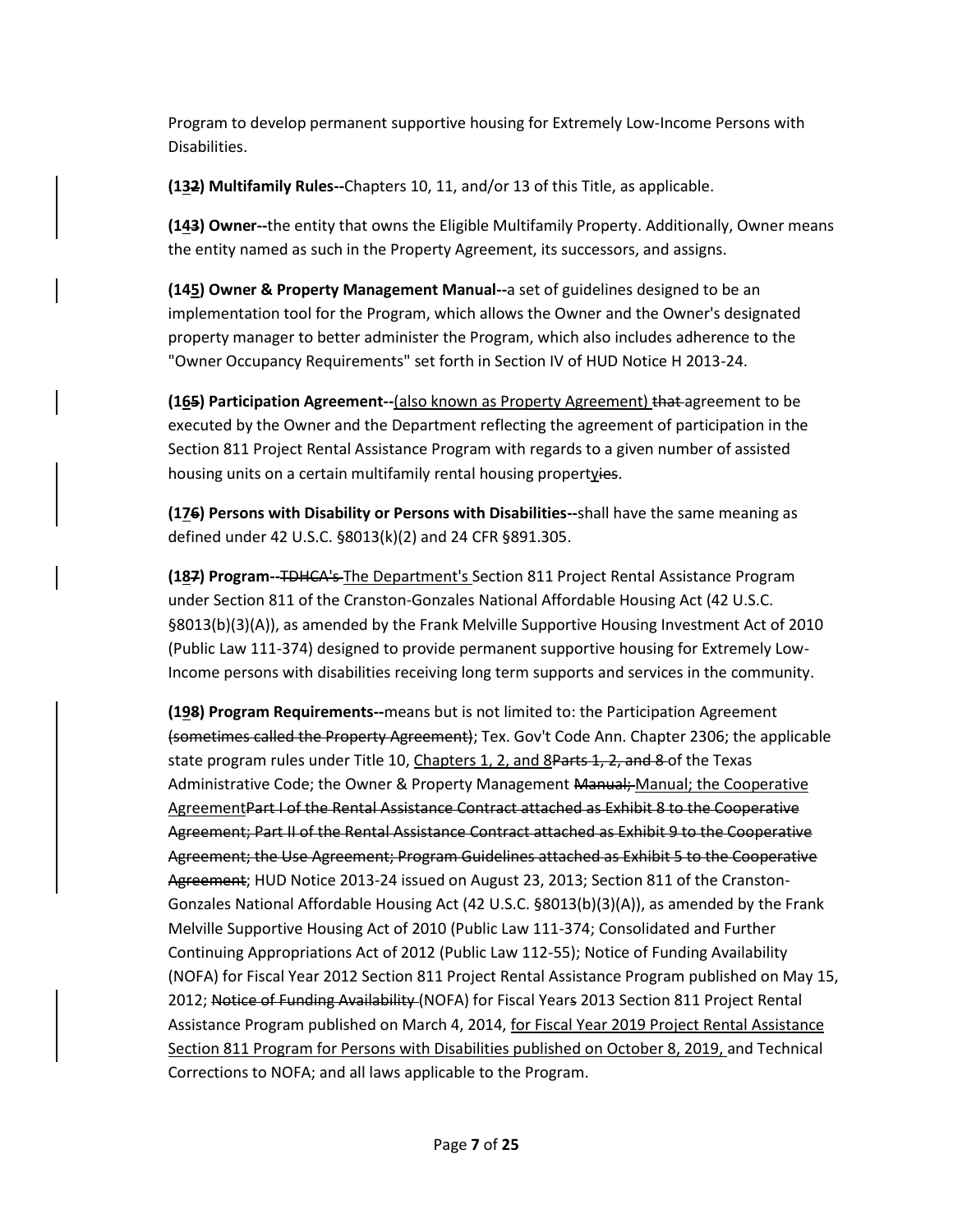**(2019) Proposed Development--**the Development proposes to be awarded funds or an allocation as part of a Multifamily application.

**(210) Rental Assistance Contract (RAC)--**the HUD contract (form HUD-92235-PRA and form HUD-92237-PRA) by and between TDHCA the Department and the Owner of the Eligible Multifamily Property which sets forth additional terms, conditions and duties of the Parties with respect to the Eligible Multifamily Property and the Assisted Units.

**(221) Rental Assistance Payments--**the payment made by <del>TDHCA</del>-the Department to Owners as provided in the Rental Assistance Contract. Where the Assisted Units are leased to an Eligible Tenant, the payment is the difference between the Contract Rent and the Tenant Rent. An additional payment is made to the Eligible Tenant when the Utility Allowance is greater than the Total Tenant Payment. A vacancy payment may be made to the Owner when an Assisted Units is vacant, in accordance with the RAC and other Program Requirements.

**(232) Target Population--**the specific group or groups of Eligible Applicants and Eligible Tenants described in TDHCA's the Department's Inter-Agency Partnership Agreement who are intended to be solely served or to be prioritized under TDHCA's the Department's Program.

**(243) Tenant Rent--**the rent as defined in 24 CFR Part 5.

**(254) Total Tenant Payment--**the payment as defined in 24 CFR Part 5.

**(265) Use Agreement--**an agreement by and between TDHCA the Department and Owner in the form prescribed by HUD under Exhibit 10 of the Cooperative Agreement (form HUD-92238-PRA) encumbering the Eligible Multifamily Property with restrictions and guidelines under the Program for operating Assisted Units during a thirty (30) year period, to be recorded in the official public property records in the county where the Eligible Multifamily Property is located.

## **§8.3 Participation as a Proposed Development**

**(a)** To the extent that Applications under Department's rules or NOFAsMultifamily Rules allow for and/or require use of a Proposed Development to participate in the 811 PRA Program, the Proposed Development must satisfy the following criteria:

**(1)** Unless the Development is also proposing to use any federal funding or has received federal funding after 1978, the Development must not be originally constructed before 1978;

**(2)** The Development Site must be located in one of the following areas: Austin-Round Rock MSA, Brownsville-Harlingen MSA, Corpus Christi MSA; Dallas-Fort Worth-Arlington MSA; El Paso MSA; Houston-The Woodlands-Sugar Land MSA; McAllen-Edinburg-Mission MSA; or San Antonio-New Braunfels MSA; and

**(3)** No new construction of structures shall be located in the mapped 500-year floodplain or in the 100-year floodplain according to FEMA's Flood Insurance Rate Maps (FIRM). Rehabilitation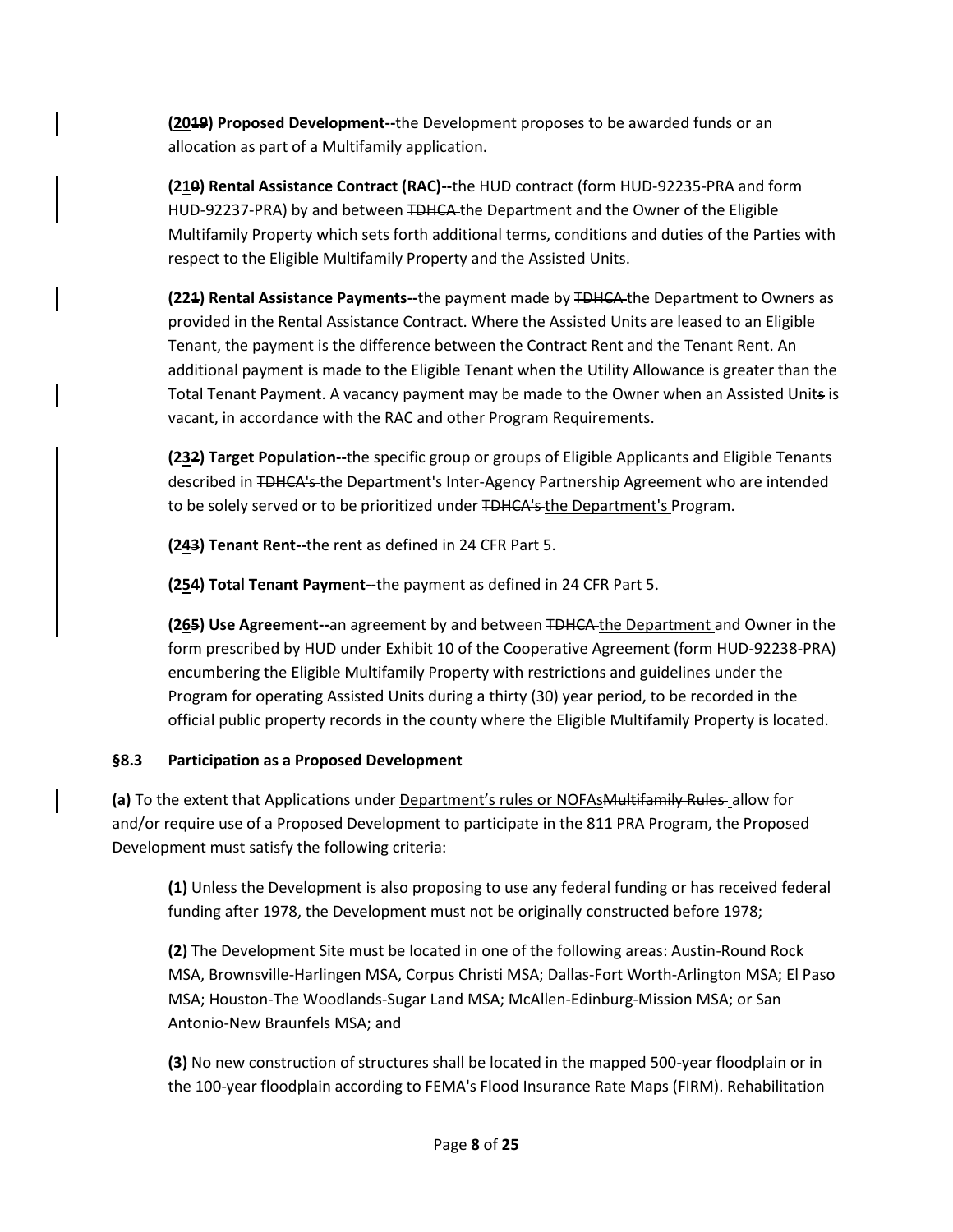Developments that have previously received HUD funding or obtained HUD insurance do not have to follow subparagraphs (A) - (C) of this paragraph. Except for sites located in coastal high hazard areas (V Zones) or regulatory floodways, existing structures are eligible in these areas, but must meet the following requirements:

(A) The existing structures must be flood-proofed or must have the lowest habitable floor and utilities elevated above both the 500-year floodplain and the 100-year floodplain.

(B) The project must have an early warning system and evacuation plan that includes evacuation routing to areas outside of the applicable floodplains.

(C) Existing structures in the 100-year floodplain must obtain flood insurance under the National Insurance Program. No activities or projects located within the 100-year floodplain may be assisted in a community that is not participating in or has been suspended from the National Flood Insurance Program.

**(b)** The following requirements must be satisfied for the Units that participate in the 811 PRA Program. Failure for a Unit to meet these requirements does not make the entire Development ineligible, rather only those Units.

**(1)** Units in the Development are not eligible for Section 811 assistance if they have an existing or proposed project-based or an operating housing subsidy attached to them or if they have received any form of long-term operating subsidy within the last-six months prior to receiving Section 811 Rental Assistance Payments.

**(2)** Units with an existing or proposed 62 or up age restriction are not eligible.

**(3)** Units with an existing or proposed limitation for persons with disabilities are not eligible. A Development having a preference for Persons with Disabilities, or a use restriction for Special Needs Populations, which could include but is not limited to Persons with Disabilities, is not a Unit limitation for purposes of this item.

**(4)** Units with an existing or proposed occupancy restriction for households at 30% or below are not eligible, unless there are no other Units at the Development.

**(c)** Developments cannot exceed the integration requirements of the Department and HUD. Properties that are exempt from the Department's Integrated Housing Rule at §1.15 of this Title are not exempt from HUD's Integration Requirement maximum of 25%. The maximum number of units a Development can exclusively set aside (restrict), or have an occupancy preference for persons with disabilities, including Section 811 PRA units is 25% of the total units in the Eligible Multifamily Property.

**(d)** Section 811 PRA units must be dispersed throughout the Development.

## **§8.4 Qualification Requirements for Existing Developments**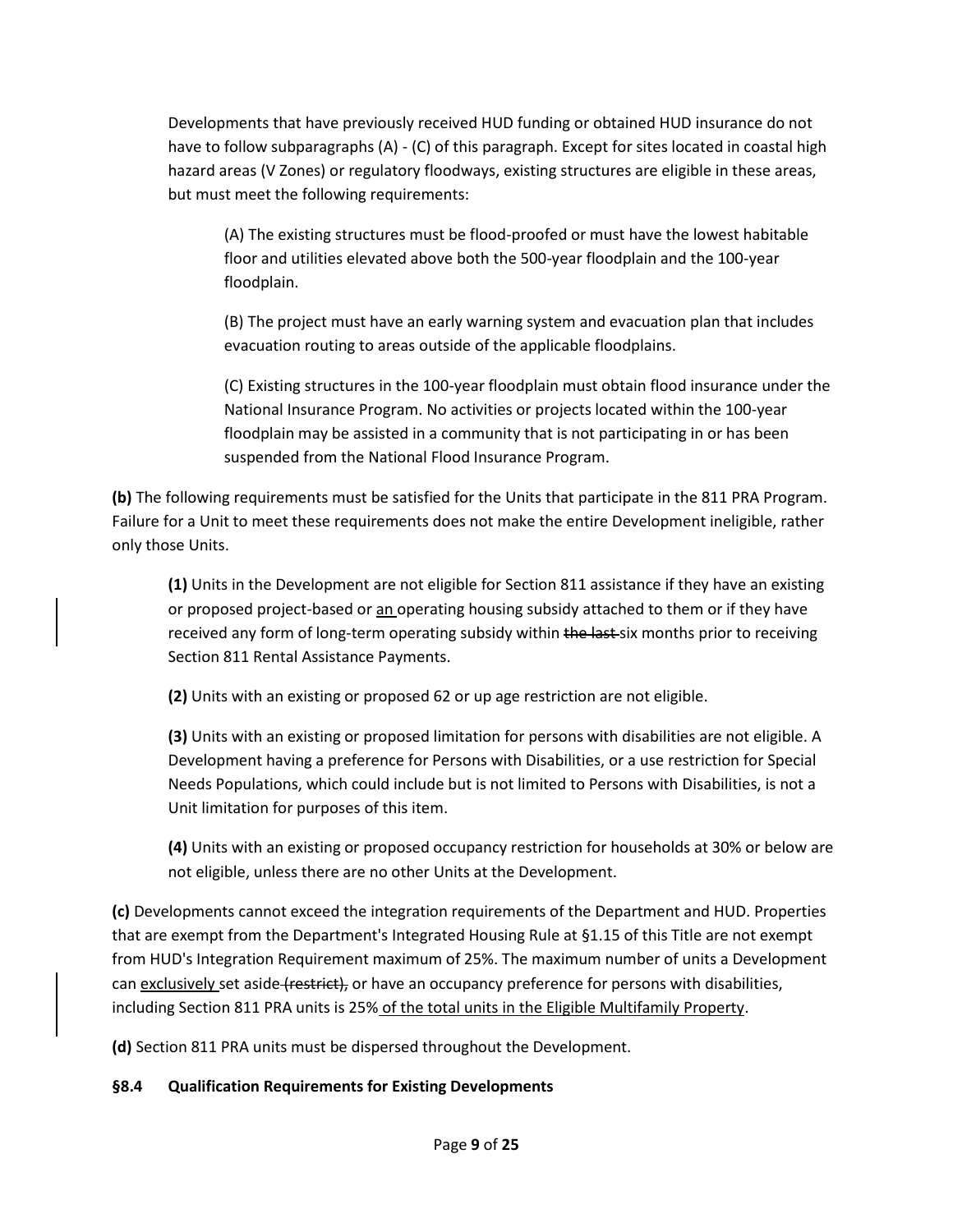Eligible Existing Developments must meet all of the requirements in §8.3 of this chapter. In addition, the Existing Development must meet the following requirements:

**(1)** The Development received an award (tax credit, direct loan, etc.) under a TDHCA Department administered program in or after 2002, or has been otherwise approved by the Department in writing;

**(2)** The Development has at least 5 housing units;

**(3)** For Developments that were placed in service on or before January 1, 2017, the most current vacancy report as reflected in CMTS evidences that the Development maintained at least 85% percent physical occupancy for a period of at least 3 consecutive months.;

**(4)** For Developments that have received a UPCS inspection, the Development received a UPCS score of at least 80 on its most recent <del>TDHCA</del>Department, REAC inspection and all compliance issues associated with that inspection have been resolved;

**(5)** The Development is operating in accordance with the accessibility requirements of Section 504, the Rehabilitation Act of 1973 (29 U.S.C. Section 794), as specified under 24 C.F.R. Part 8, Subpart C, or operating under the 2010 ADA standards with the exceptions listed in "Nondiscrimination on the Basis of Disability in Federally Assisted Programs and Activities" Federal Register 79 FR 29671; and

**(6)** The Development is not Transitional Housing as defined in the 2018 Uniform Multifamily Rules.

## **§8.5 List of Qualified Existing Developments**

A proposed list of Existing Developments within the Department's portfolio that satisfy the requirements of §8.4 of this chapter will be released on the Department's website no later than November 1, and a final list will be posted by December 15 of each year. If either date falls on a weekend or holiday, the list will be released on the next business day.

# **§8.56 Disposition of Conflicts with other Department Rules**

To the extent that any conflicts arise between this rule and the rules provided in Chapter  $1$ , Administration, Chapter 2 Enforcement, Chapter 10, Uniform Multifamily Rules, Chapter 11, Qualified Allocation Plan, and Chapter 13, Multifamily Direct Loan Rule, federal requirements will first prevail, after which the requirements of the other Multifamily Rules will take precedence.

## **§8.67 Program Regulations and Requirements**

**(a)** Participation in the 811 PRA Program is encouraged and may be incentivized through the Department's Multifamily RulesRules and NOFAs. Once committed in the Multifamily Application, a Development must not accept a fund source that would prevent it from participating in the 811 PRA Program.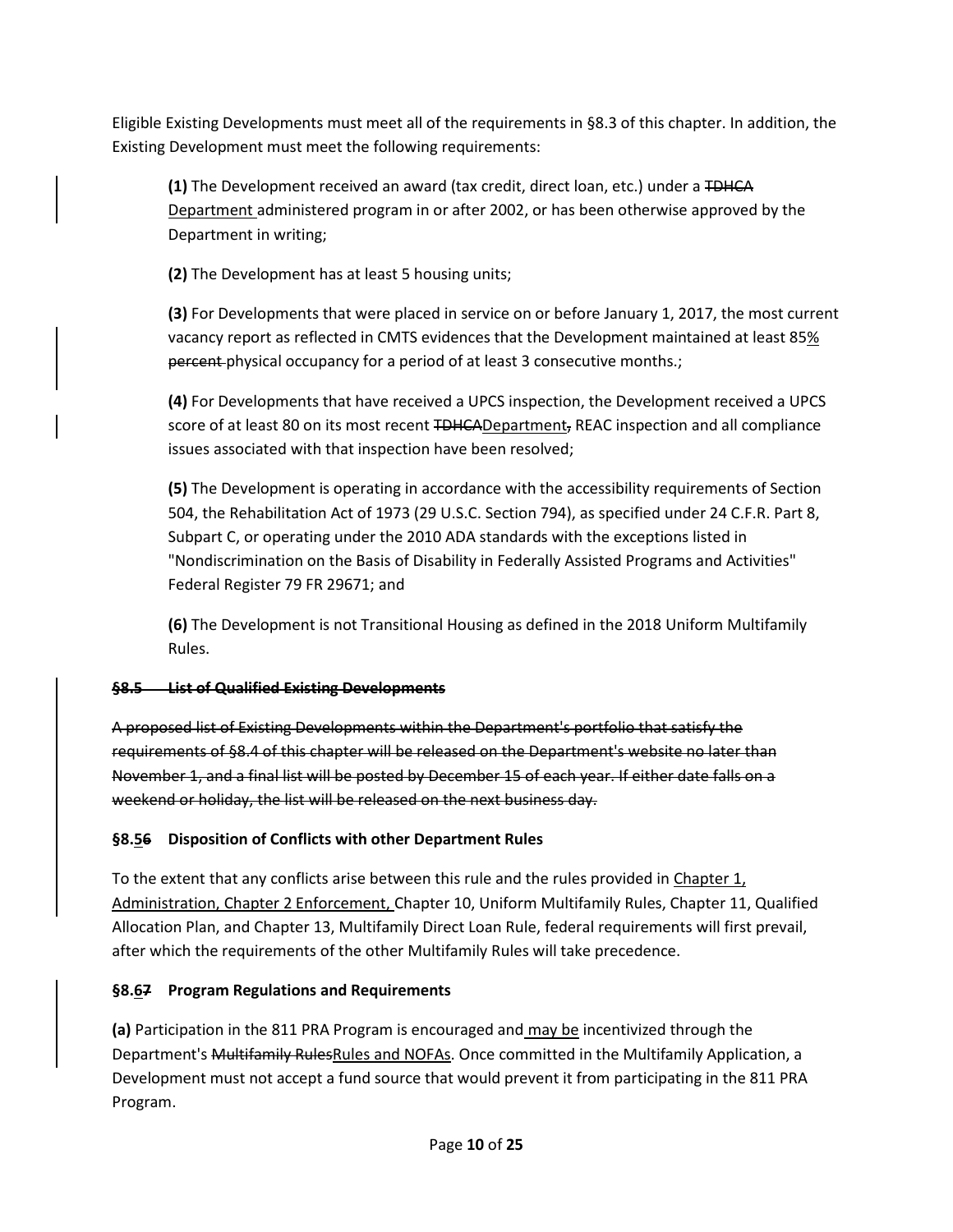**(b)** An Existing Development that is already participating in the 811 PRA Program is eligible to have an additional commitment of 811 PRA Units as long as the integrated housing requirements as noted in §8.3(c) of this chapter (relating to Participation as a Proposed Development) are not violated.

**(c)** The types (e.g., accessible, one bedroom, first floor, etc.) and the specific number of Assisted Units (e.g., units 101, 201, etc.) will be "floating" (flexible) and dependent on the needs of the Department and the availability of the Assisted Units on the Eligible Multifamily Property.

**(d)** Occupancy Requirements. Owner is required to follow all applicable Program Requirements including but not limited to the following occupancy requirements found in HUD Handbook 4350.3 REV-1 and Housing Notices:

**(1)** H 2012-06, Enterprise Income Verification (EIV) System;

**(2)** H 2012-26, Extension of Housing Notice 2011-25, Enterprise Income Verification (EIV) & You Brochure-Requirements for Distribution and Use;

**(3)** H 2012-22, Further Encouragement for O/As to Adopt Optional Smoke-Free Housing Policies;

**(4)** H 2012-11, State Registered Lifetime Sex Offenders in Federally Assisted Housing;

**(5)** H 2012-09, Supplemental Information to Application for Assistance Regarding Identification of Family Member, Friend or Other Persons or Organization Supportive of a Tenant for Occupancy in HUD Assisted Housing; or

**(6)** H 2017-05, Violence Against Women Act (VAWA) Reauthorization Act of 2013, Additional Guidance for Multifamily Owners and Management Agents; or.

**(7)** H 2013-24, Section 811 Project Rental Assistance (PRA) Occupancy Interim Notice.

**(e) Use Agreements.** The Owner must execute the Use Agreement, as found in Exhibit 10 of the Cooperative Agreement, before at the execution of the RAC and comply with the following:

**(1)** Use Agreement should must be properly recorded according to local laws in the official public records on the Eligible Multifamily Property. The Owner shall provide to TDHCA-the Department within 30 days of its receipt of the recorded Use Agreement, a copy of the executed, recorded Use Agreement.

**(2)** From the date the Property Agreement is entered into, the Owner shall not enter into any future use agreements or other subsidy programs that would diminish the number of Assisted Units that can be placed on the Eligible Multifamily Property.

**(3)** TDHCA The Department will enforce the provisions of the Use Agreement and RAC consistent with HUD's internal control and fraud monitoring requirements.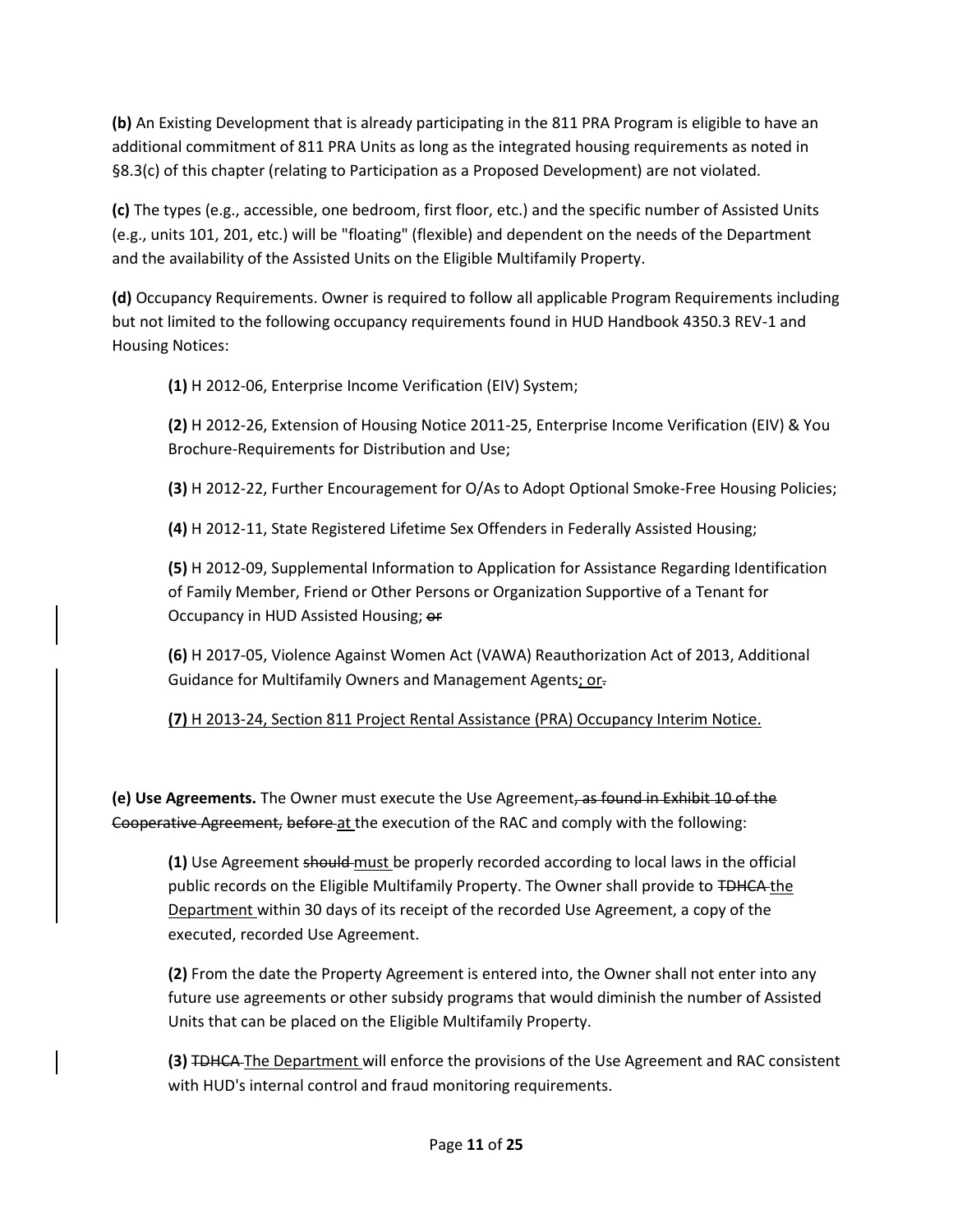## **(f) TRACS & EIV, Tenant Certifications, Reporting, Tenant Certifications and Compliance.**

**(1) TRACS & EIV Systems.** The Owner shall have appropriate software methods to access the Tenant Rental Assistance Certification System (TRACS) and the EIV System. The Owner shall be responsible for ensuring Program information is entered into these systems. TRACS is the only system by which an Eligible Multifamily Property can request Project Rental Assistance payments.

**(2) EIV Policies and Procedures**. Upon the execution of a RAC, the Owner must submit a copy of the property's EIV Policies and Procedures to the Department for review. If deficiencies are identified, the Owner will be required to correct and resubmit to the Department until all deficiencies have been properly corrected.

**(23) Outside Vendors.** The Owner has the right to refuse assistance from outside vendors hired by TDHCAthe Department, but is still required to satisfy the Program Requirements.

**(34) Tenant Certification**. The Owner shall transmit Eligible Tenant's certification and recertification data, transmit voucher data, and communicate errors electronically in a form consistent with HUD reporting requirements for HUD Secure Systems.

**(5) Compliance Reviews.** The Department's Compliance Division will conduct a monitoring review in conjunction with the review of any other Department administered housing program layered with the Development. If the Development is layered with Housing Tax Credits and has exceeded the 15-year Federal Compliance Period, monitoring reviews of the Program will still be conducted at least every three years.

## **(g) Tenant Selection and Screening.**

**(1) Target Population.** TDHCA The Department will screen Eligible Applicants for compliance with TDHCA's the Department's Program Target Population criteria and do an initial screening for Program Requirements. The Inter-Agency Partnership Agreement describes the specific Target Population eligible for TDHCA's the Department's Program. The Target Population may be revised, with HUD approval.

**(2) Tenant Selection Plan.** Upon the execution of the Participation Agreement, the Owner will submit the Eligible Multifamily Property's Tenant Selection Criteria, as defined by and in accordance with 10 TAC §10.610-8.02 (relating to Written Policies and Procedures), to TDHCA the Department for approval. TDHCA will review the Tenant Selection Plan for compliance with existing Tenant Selection Criteria requirements, and consistent with TDHCA's Section 811 PRA Participant Selection Plan.

**(3) Tenant Eligibility and Selection.** The Owner is responsible for ultimate eligibility and selection of an Eligible Tenant and will comply with the following: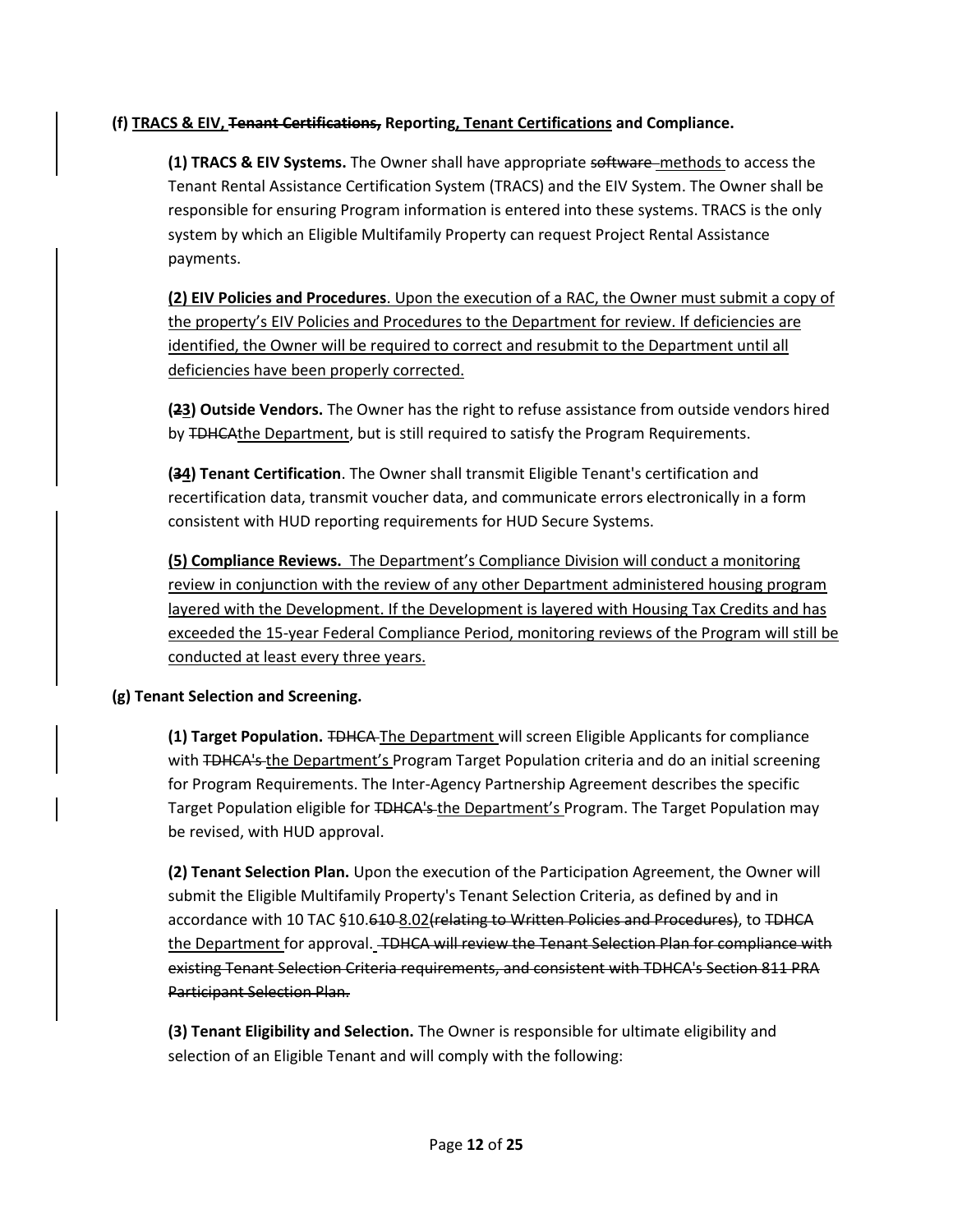(A) The Owner must accept referrals of an Eligible Tenant from TDHCA the Department and retain copies of all applications received. The Owner is responsible for notifying the prospective Eligible Tenant and TDHCA-the Department in writing regarding any denial of a prospective Eligible Tenant's application to an Eligible Multifamily Property and the reason for said denial. In the notice of denial, the Owner is responsible for notifying the Eligible Tenant of the right to dispute a denial, as outlined in HUD Handbook 4350.3. The results of the dispute must be sent to the Eligible Tenant and TDHCA the Department in writing.

(B) The Owner is responsible for determining age of the qualifying member of the Eligible Families. Eligible Family member must be at least 18 years of age and under the age of 62.

(C) The Owner is responsible for criminal background screening as required by HUD Handbook 4350.3.

(D) Verification of Income, Assets, and Deductions. The Owner is responsible for determining income of Eligible Families. The Owner shall verify income through the Enterprise Income Verification (EIV) System per HUD Handbook 4350.3 and HUD Notices. The Owner must certify an Eligible Tenant and Eligible Families at least annually and verify their income. Use of the EIV system as third party verification is not acceptable for the Housing Tax Credit or Multifamily Direct Loan Program If the household is also designated under the Housing Tax Credit or other Department administered program, the Owner must obtain third party, or first hand, verification of income in addition to using the EIV system.

### **(h) Rental Assistance Contracts.**

**(1) Applicability**. If requested by TDHCAthe Department, the Owner shall enter into a RAC. Not all properties with an Owner Participation Agreement will have a RAC, but when notified by TDHCAthe Department, the Eligible Multifamily Property must enter into a RAC(s) and begin serving Eligible Applicants.

**(2) Notice.** The Department TDHCA will provide written notice to the Owner if and when it intends to enter into a RAC with the Owner.

**(3) Assisted Units.** The Department TDHCA will determine the number of Units (up to the maximum listed in the Property Agreement) to place in the RAC(s) which may be fewer than the number of Units identified in the Property Agreement.

**(4)** The Department TDHCA will designate the bedroom composition of the Assisted Units, as required by the RAC. However, based on an actual Eligible Tenant, this may fluctuate. It is possible that an Eligible Multifamily Property will have a RAC for fewer units than the number committed in the Participation Agreement.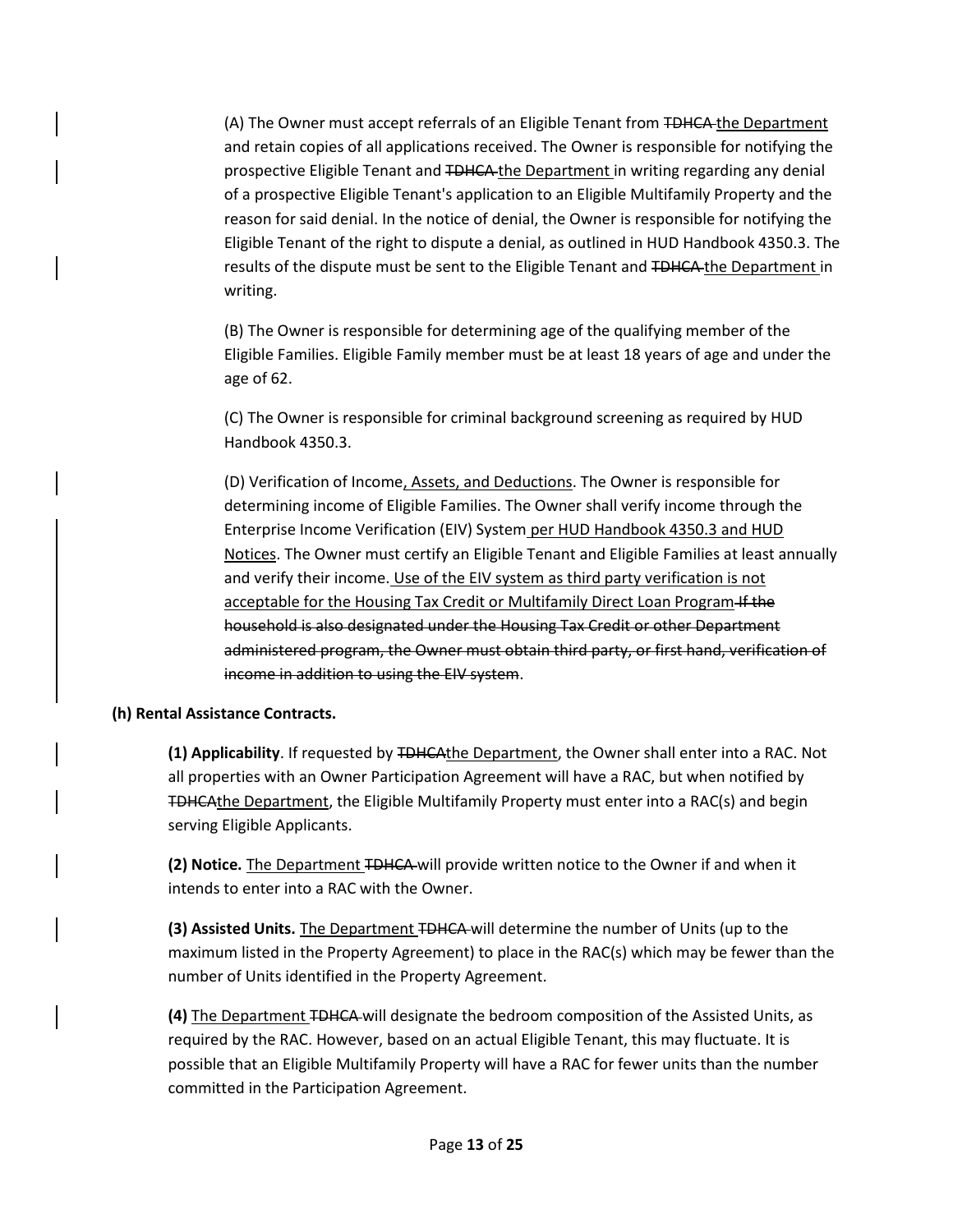**(5)** If no additional applicants are referred to the Development, the Department may begin a RAC amendment to reduce the number of Assisted Units. An Owner who has an amended, executed RAC must continue to notify the Department of units that become vacant that are committed under the Agreement. If no additional applicants are referred to the property, the RAC may be amended to reduce the number of Assisted Units. Owners who have an executed RAC must continue to notify TDHCA of any vacancies for units not under a RAC if additional units were committed under the Agreement. For instance, if the Owner has committed 10 units under the Agreement and only has a RAC for five Assisted Units, the Owner must continue to notify TDHCA of all vacancies until there is a RAC for 10 Assisted Units.

**(6) Amendments.** The Owner agrees to amend the RAC(s) upon request of the DepartmentTDHCA. Some examples are amendments that may either increase or decrease the total number of Assisted Units or increase or decrease the associated bedroom sizes; multiple amendments to the RAC may occur over time. The total number of Assisted Units in the RAC will not exceed the number of Assisted Units committed in the Participation Agreement, unless by request of the Owner.

**(7) Contract Term.** The Department<del>TDHCA</del> will specify the effective date of the RAC. During the first year of the RAC and with approval from HUD, the Owner may request to align the anniversary date of the RAC with existing federal or state housing programs layered on the Eligible Multifamily Property.

**(8) Rent Increase**. Owners must submit a written request to the Department TDHCA 30 days prior to the anniversary date of the RAC to request an annual increase.

**(9) Utility Allowance.** The RAC will identify the TDDepartmentHCA approved Utility Allowance being used for the Assisted Units for the Eligible Multifamily Property. The Owner must notify the Department TDHCA if there are changes to the Utility Allowance calculation methodology being used.

**(10) Termination.** Although the Department TDHCA has discretion to terminate a RAC due to good cause, an Owner cannot opt-out of a RAC. The RAC survives a foreclosure, assignment, sale in lieu of foreclosure, or sale of the Eligible Multifamily Property to the extent allowed by law.

**(11) Foreclosure of Eligible Multifamily Property**. Upon foreclosure, assignment, sale in lieu of foreclosure, or sale of the Eligible Multifamily Property to the extent allowed by law:

(A) The RAC shall be transferred to new owner by contractual agreement or by the new owner's consent to comply with the RAC, as applicable;

(B) Rental Assistance Payments will continue uninterrupted in accordance with the terms of the RAC; and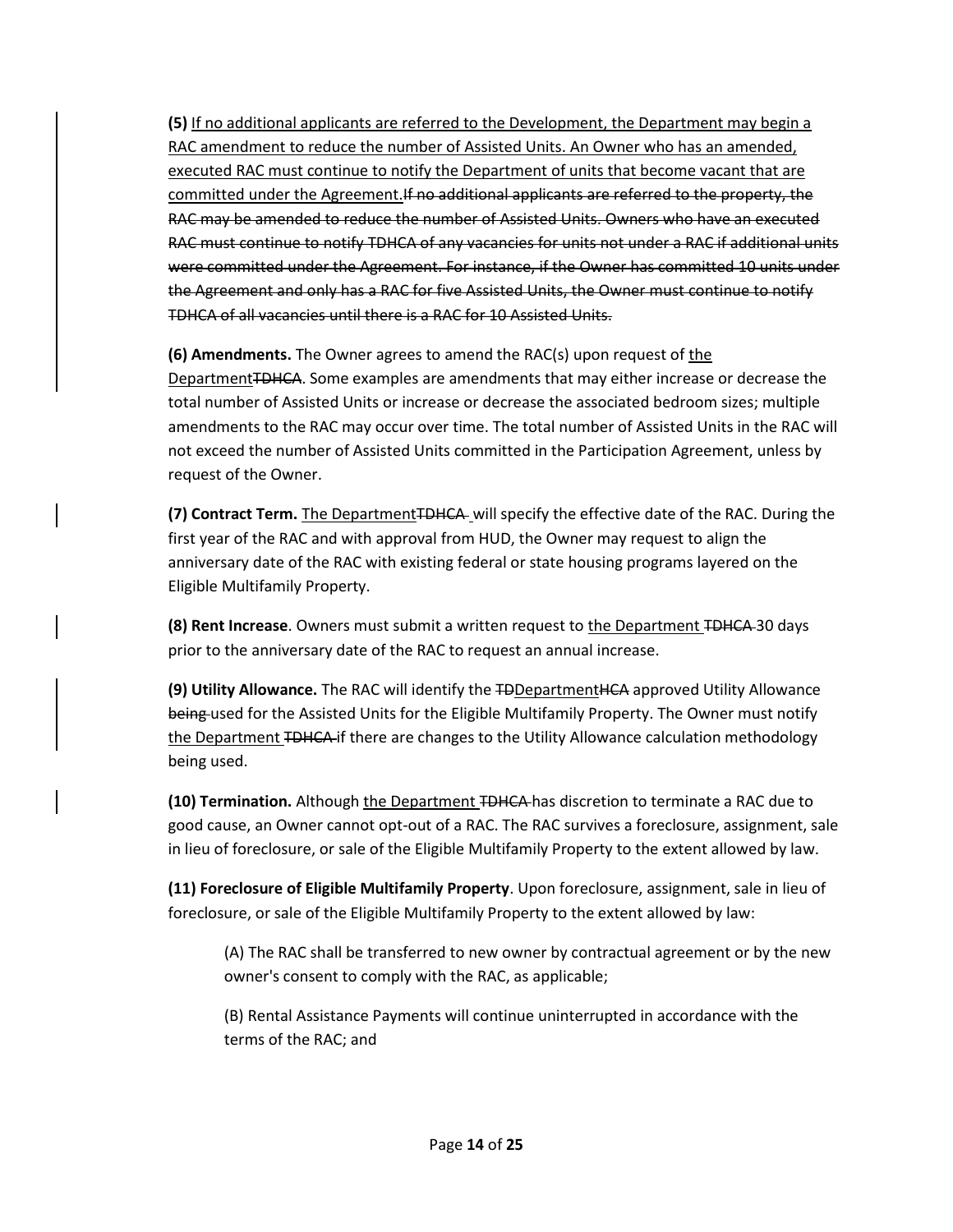(C) Voluntary and involuntary transfers or conveyances of property must adhere to the ownership transfer process in 10 TAC  $\S$ 10.406, (as amended), regarding Ownership Transfer requests.

## **(i) Advertising and Affirmative Marketing.**

**(1) Advertising Materials.** Upon the execution of the Property Agreement, the Owner must provide materials for the purpose of advertising the Eligible Multifamily Property, including but not limited to:

(A) Depictions of the units including floor plans;

- (B) Brochures;
- (C) Tenant selection criteria;
- (D) House rules;
- (E) Number and size of available units;

(F) Number of units with accessible features (including, but not limited to units designed to meet Uniform Federal Accessibility Standards, the Fair Housing Act, or the Americans with Disabilities Act);

(G) Documentation on access to transportation and commercial facilities; and

(H) A description of onsite amenities.

**(2) Affirmative Marketing.** The Department TDHCA and its service partners will beare responsible for affirmatively marketing the Program to Eligible Applicants.

**(3)** At any time, TDHCA the Department may choose to advertise the Eligible Multifamily Property, even if the Eligible Multifamily Property has not yet entered into a RAC.

### **(j) Leasing Activities.**

**(1) Segregation of Assisted Units.** The Owner must take actions or adopt procedures to ensure that the Assisted Units are not segregated to one area of a building (such as on a particular floor or part of a floor in a building) or in certain sections within the Eligible Multifamily Property.

**(2) Form of Lease**. The Owner will use the HUD Section 811 PRA Model Lease (HUD-92236-PRA), Exhibit 11 of the Cooperative Agreement and any Department approved Addendums, for all Eligible Families once a RAC is signed. The initial lease will be for not less than one year.

**(3) Communication.** Owners are required to document in writing all communication between the Eligible Tenant and the Owner, or Owner-designated agent regarding applications, notifications, evictions, complaints, non-renewals and move outs.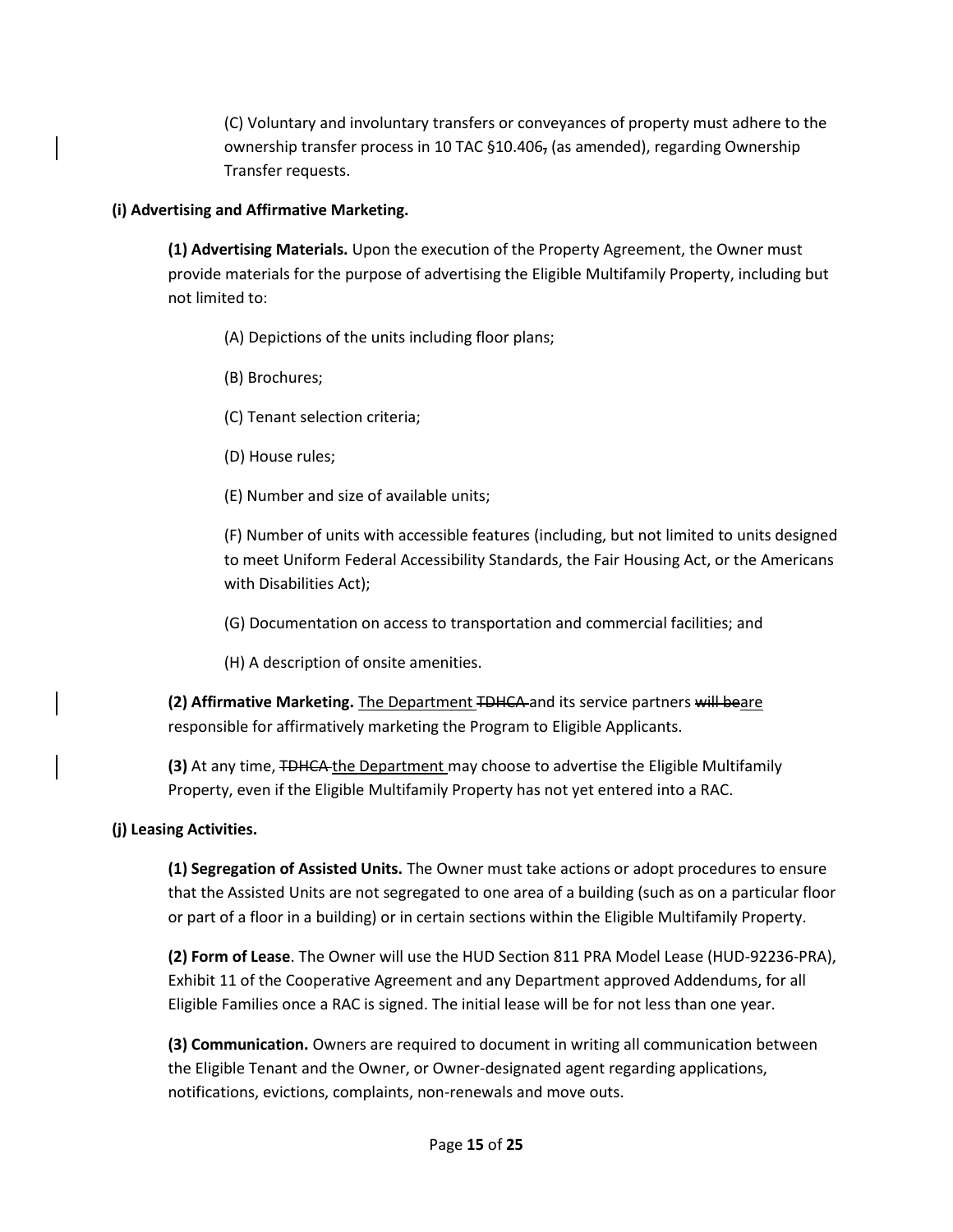**(4) Lease Renewals and Changes.** The Owner must notify the Department TDHCA of renewals of leases with Eligible Families and any changes to the terms of the lease.

**(5) Development Policies.** Upon the execution of the RAC, an Owner is required to submit a copy of the Development Policies (House Rules) to the Department for review. If deficiencies are noted, the Development will be required to correct and resubmit to the Department until all deficiencies have been properly corrected. The Owner is required to send a copy of amendments to the House Rules to the Department before implementing changes.

### **(k) Rent.**

**(1) Tenant Rent Payment.** The Owner is responsible for remitting any Tenant Rent payment due to the Eligible Tenant if the Utility Allowance exceeds the Total Tenant Payment. The Owner will determine the Tenant Rent payment of the Eligible Tenant, based on HUD Handbook 4350.3 and HUD Notices, and is responsible for collecting the Tenant Rent payment.

**(2) Utility Reimbursement.** The Owner is responsible for remitting any Tenant Rent payment due to the Eligible Tenant if the Utility Allowance exceeds the Total Tenant Payment no later than the 5<sup>th</sup> day of each month, beginning 30 days after initial move in.

**(32) Rent Increase.** Owner must provide the Eligible Tenant with at least 30 days notice before increasing rent, in accordance with HUD Handbook 4350.3.

**(43) Rent Restrictions.** Owner will comply with the following rent restrictions:

(A) If the a Unit at the Development has a TDHCA Department enforced rent restriction that is equal to or lower than Fair Market Rent (FMR), the initial rent is the maximum TDHCA Department enforced rent restriction at the Developmentfor that Unit, not to exceed the 60% Area Median Family Income limit.

(B) If there is no existing <del>TDHCA</del> Department enforced rent restriction on the Unit, or the existing TDHCA-Department enforced rent restriction is higher than FMR, the Department TDHCA will work with the Owner to conduct a market analysis of the Eligible Multifamily Property to support that a rent higher than FMR is attainable.

(C) After the signing of the original RAC with the Department TDHCA, the Owner may request a new anniversary date to be consistent with other rent restrictions on the Eligible Multifamily Property allowed by the Department TDHCA.

(D) After the signing of the original RAC, upon request from the Owner to the Department<del>TDHCA</del>, Rents may be adjusted on the anniversary date of the RAC.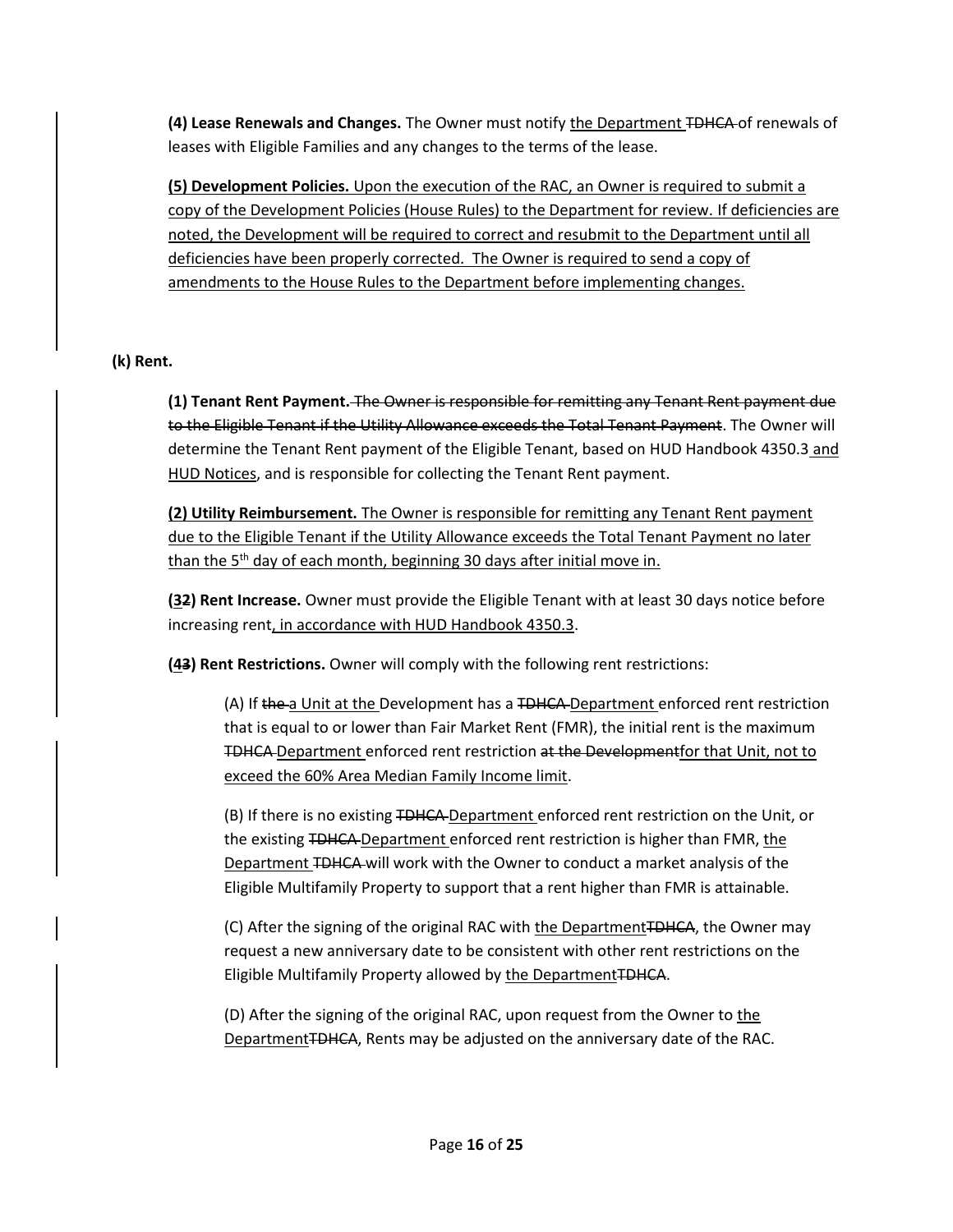(E) Adjustments may not result in higher rents charged for an Assisted Unit as compared to a non-assisted unit. The calculation or methodology used for the annual increase amount will be identified in the Eligible Multifamily Property's RAC.

(F) Owner can submit a request for a rent increase or to change the contract anniversary date using HUD Form 92458.

## **(l) Vacancy; Transfers; Eviction; Household Changes; Transfers; Eviction.**

**(1) Holding Assisted Units.** Once an Owner signs a RAC, the Eligible Multifamily Property must hold an available Assisted Unit for 60 days while a qualified Eligible Applicant applies for and moves into the Assisted Unit.

**(2) Notification.** Owner will notify the Department TDHCA of determination of ineligibility or the termination of any participating Eligible Families or any member of a participating Eligible Family.

**(3) Initial Lease-up.** Owners of a newly constructed, acquired and/or rehabilitated Eligible Multifamily Property must notify the Department TDHCA no later than 180 days before the Eligible Multifamily Property will be available for initial move-in. Failure to reserve the agreed upon number of Assisted Units for Eligible Families will be cited as noncompliance, be referred for administrative penalties, and be considered possible grounds for Debarment.

**(4) Vacancy.** Once a RAC is executedUpon execution of the RAC, the Owner must notify the Department TDHCA of the any vacancy of any an Assisted Unit, including those that have not previously been occupied by an Eligible Tenant, at the Eligible Multifamily Property as soon as possible, -not to exceed seven calendar days from when the Owner learns that an Assisted Unit will become availablebecomes aware of the eligible Unit availability. TDHCA will acknowledge receipt of the notice by responding to the Owner in writing within three business days from when the notice is received by the Department stating whether or not TDHCA will be accepting the available Unit, and making a subsequent referral for the Unit. Once the Department acknowledges receipt of the notice, the Department will notify the Owner within three business days if the Unit is acceptable and submit a referral. If the qualifying Eligible Tenant vacates the Assisted Unit, TDHCA the Department will determine if the remaining family member(s) isare eligible for continued assistance from the Program.

**(5) Vacancy Payment.** An Owner of an Eligible Multifamily Property that is not under a RAC may not receive a vacancy payment. TDHCA may make vacancy payments not to exceed 80% of the Contract Rent, during this time to the Eligible Multifamily Property, potentially for up to 60 days. After 60 days, the Owner may lease that Assisted Unit to a non-Eligible Tenant. The Department may provide vacancy payments that cannot exceed 80% of the Contract Rent for up to 60 days from the effective date of the RAC. After the 60 days, the Owner may lease the Assisted Unit to a non-Eligible Tenant. Developments without an executed RAC are not eligible for vacancy payments.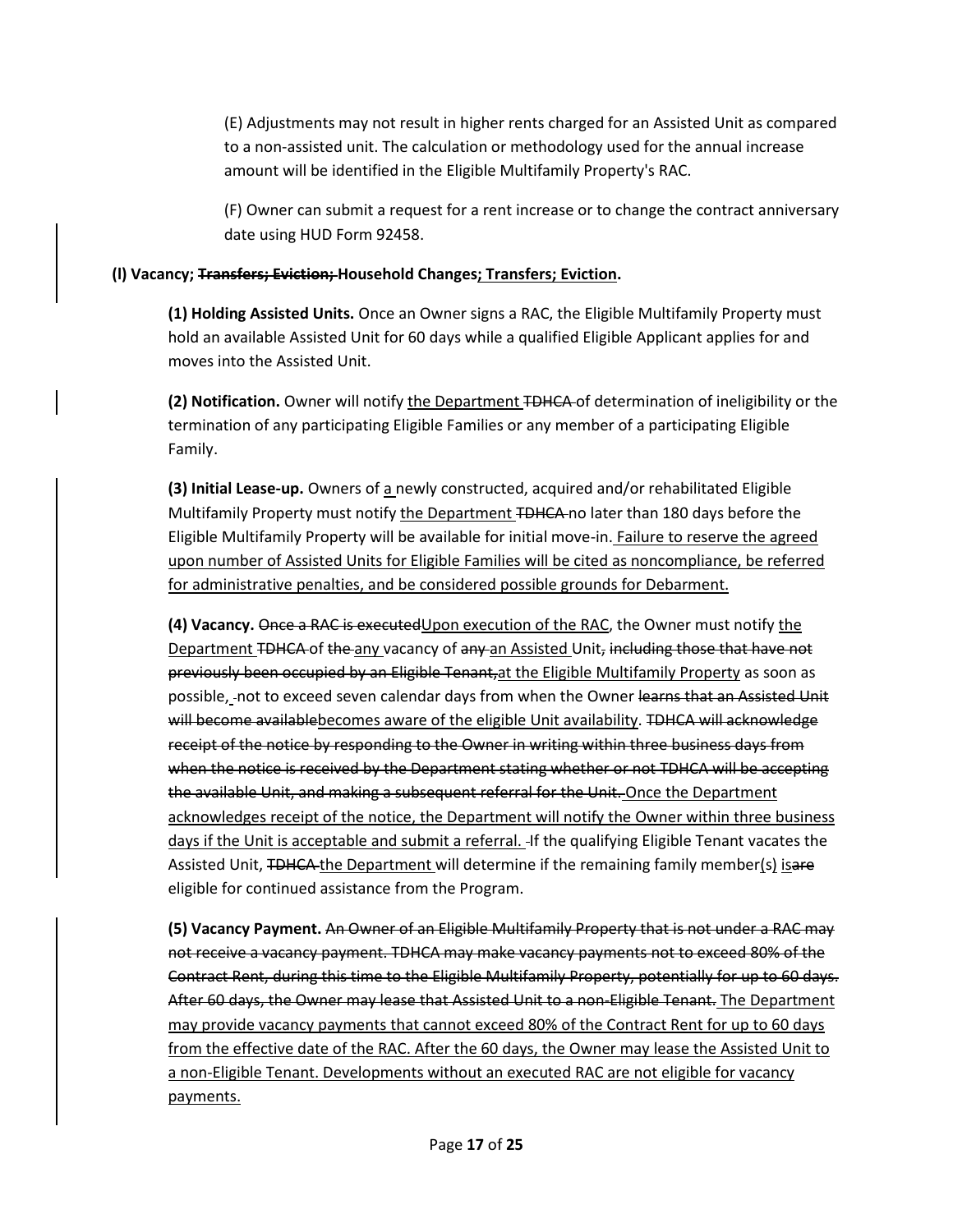**(6) Household Changes; Transfers.** Owners must notify TDHCA if the Eligible Tenant requests an Assisted Unit transfer. Owner will notify the Department TDHCA of any household changes in family composition in an Assisted Unit within three business days. If the change results in the Assisted Unit being smaller or larger than is appropriate for the Eligible Family size, the Owner must refer to the Department's written policies regarding family size, unit transfers and waitlist management.

If the Owner determines that, because of a change in household size, an Assisted Unit is smaller than appropriate for the Eligible Tenant to which it is leased or that the Assisted Unit is larger than appropriate, the Owner shall refer to TDHCA's written policies regarding family size, unit transfers, and waitlist management. If the Department discovers the Eligible Family is ineligible for the size of the Assisted Unit, the Owner will be notified but Rental Assistance Payments will not be reduced or terminated until the Eligible Family can be transferred to an appropriate sized Assisted Unit. If the household is determined by TDHCA to no longer be eligible, TDHCA will notify the Owner. Rental Assistance Payments with respect to the Assisted Unit will not be reduced or terminated until the eligible household has been transferred to an appropriately sized Assisted Unit.

**(7) Transfers.** Owners must-notify the Department if the Eligible Family requests a transfer to another Assisted Unit within the Development. The Department will determine if the Eligible Family qualifies for the unit transfer, if the new Unit is eligible as an Assisted Unit and then notify the Owner. If the Department determines the Eligible Family is ineligible for the size of the Assisted Unit, the Department -will notify the Owner and Rental Assistance Payments will not be reduced or terminated until the Eligible Family can be transferred to an appropriate sized Assisted Unit.

**(87) Notice to Vacate andEviction and Nonrenewal.** Owners are required to notify the Department at least three calendar days prior to issuing a Notice to Vacate or a Notice of Non-Renewal to the Eligible Family. Notices must be compliance with HUD Handbook 4350.3 8- 13(B)(2) and HUD Notices. A copy of the applicable Notice must be submitted via email to 811info@tdhca.state.tx.us.

(A) Owner is required to notify the Department within seven calendar days of when the Development is notified that the Eligible Family will vacate or in the event that the Eligible Family vacates without notice, upon discovery that the Assisted Unit is vacant. Notification of vacancy must be submitted to [811info@tdhca.state.tx.us.](mailto:811info@tdhca.state.tx.us)

(B) Upon move out, Owner must submit a move out disposition to the Department to ensure proper processing of the security deposit per HUD Handbook 4350.3 6-18.

by sending a copy of the applicable notice via email to the 811 TDHCA Point of Contact, as identified in the Owner Participation Agreement, at least three calendar days before providing a Notice to Vacate or a Notice of Nonrenewal to the Tenant.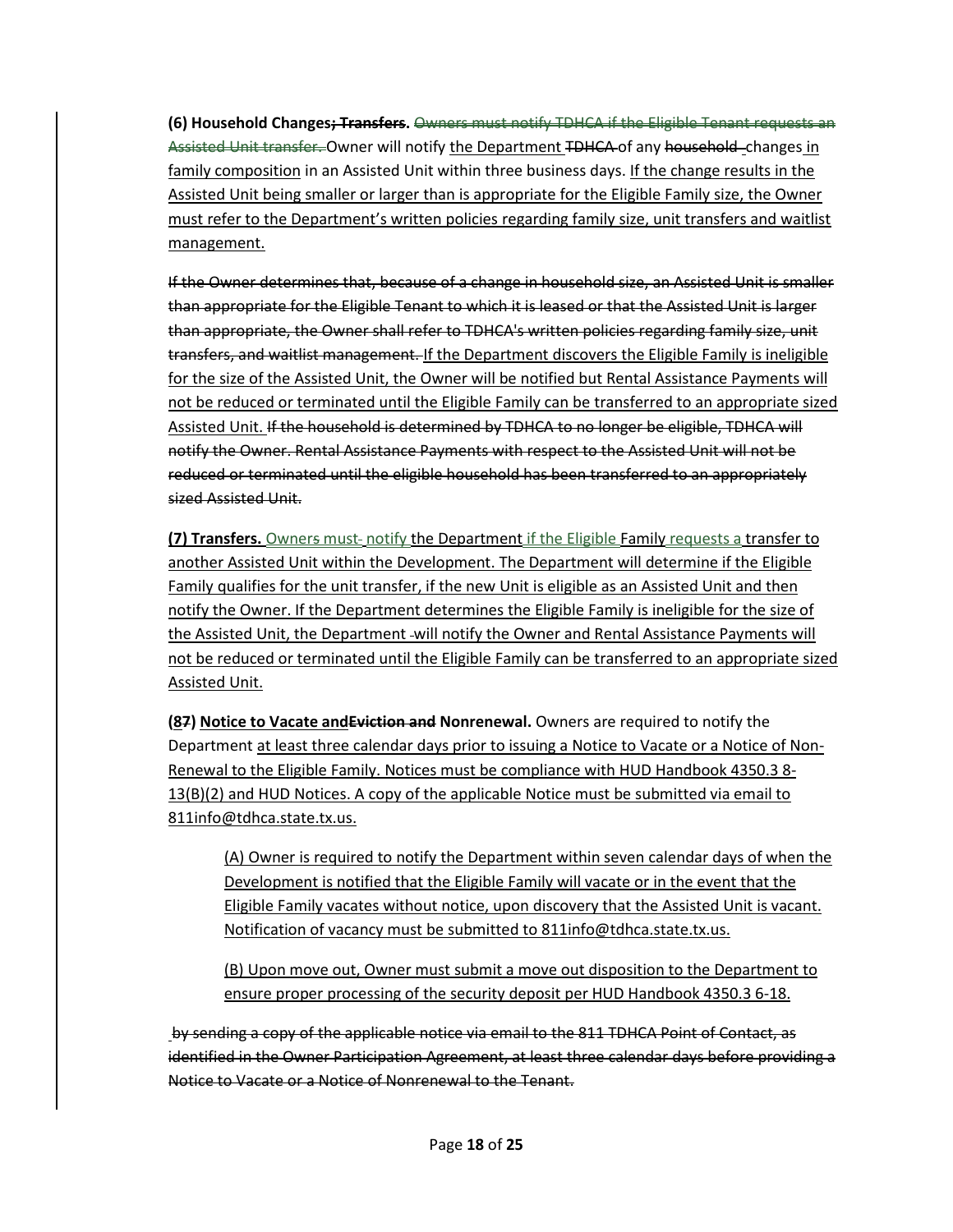**(m) Construction Standards, Accessibility, Inspections, Repair and Maintenance, and Accessibility and Monitoring.**

**(1) Construction Standards.** Upon execution of a RAC, the Eligible Multifamily Property shall be required to conform to Uniform Physical Conditions Standards (UPCS) which are uniform national standards established by HUD for housing that is decent, safe, sanitary, and in good repair. The site, building exterior, building systems, dwelling units and common areas of the Eligible Multifamily Property, as more specifically described in 24 CFR §5.703, must be inspected in any physical inspection of the property.

**(2) Inspection.** Prior to occupancy, the Eligible Tenant must be given the opportunity to be present for the move-in unit inspection.

**(3) Repair and Maintenance.** Owner will perform all repair and maintenance functions, including ordinary and extraordinary maintenance; will replace capital items; and will maintain the premises and equipment, appurtenant thereto, in good repair, safe and sanitary condition consistent with HUD and TDHCA Department requirements.

**(4) Accessibility.** Owner must ensure that the Eligible Multifamily Property will meets or exceeds the accessibility requirements under 24 CFR Part 8, which implements Section 504 of the Rehabilitation Act of 1973; the Fair Housing Act Design Manual; Titles II and III of the Americans with Disabilities Act (42 U.S.C. §§12131 - 12189), as implemented by the U.S. Department of Justice regulations at 28 CFR Parts 35 and 36; and the Federal Fair Housing Act as implemented by HUD at 24 CFR Part 100. However, Assisted Units can consist of a mix of accessible units for those persons with physical disabilities and non-accessible units for those persons without physical disabilities.

**(n) Owner Training.** The Owner is obligated required to train all property management staff engaging with Eligible Families on the requirements of the Program. The Owner will ensure that any new property management staff who is involved in serving Eligible Families review training materials found on the Program's webpage including webinars, manuals and checklists. Owner training must include, but is not limited to the HUD Handbook 4350.3 and the Department's webpage at [https://www.tdhca.state.tx.us/section-811-pra/index.htm.](https://www.tdhca.state.tx.us/section-811-pra/index.htm)

**(o) Reporting Requirements.** Owner shall submit to TDHCA the Department such reports on the operation and performance of the Program as required by the Participation Agreement and as may be required by TDHCAthe Department. Owner shall provide TDHCA the Department with all reports necessary for TDHCA's the Department's compliance with 24 CFR Part 5, or any other federal or state law or regulation.

**(p) Environmental Laws and Regulations.**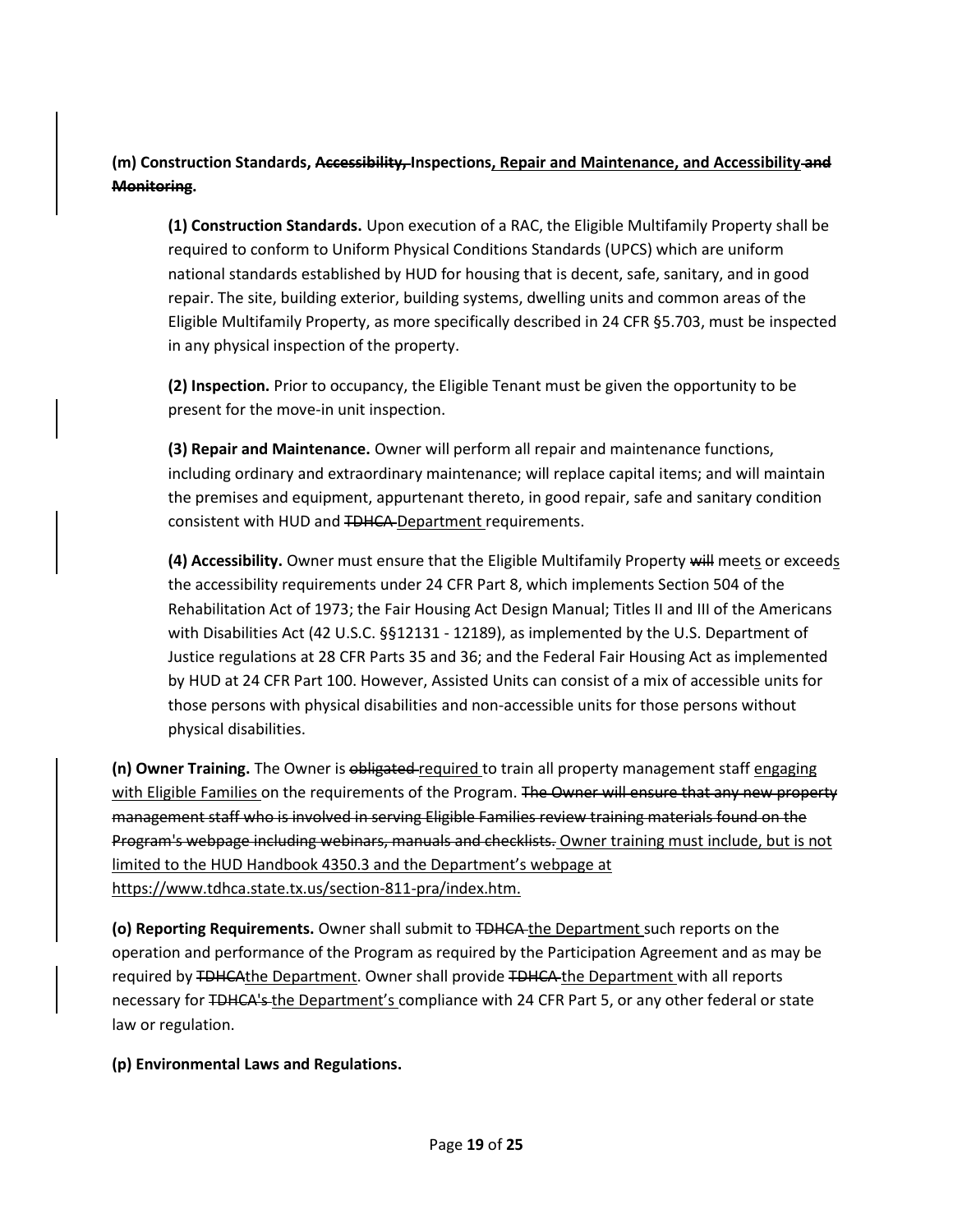**(1) Compliance with Laws and Regulations.** Owner must comply with, as applicable, any federal, state, or local law, statute, ordinance, or regulation, whether now or hereafter in effect, pertaining to health, industrial hygiene, or the environmental conditions on, under, or about the Land or the Improvements, including without limitation, the following, as now or hereafter amended:

(A) Hazardous Materials Transportation Act (49 U.S.C.A. §1801 et seq.);

(B) Insecticide Fungicide and Rodenticide Act (7 U.S.C.A. §136 et seq.);

(C) National Environmental Policy Act (42 U.S.C. §4321 et seq.) (NEPA);

(D) Comprehensive Environmental Response, Compensation, and Liability Act of 1980 (42 U.S.C.A. §9601 et seq.) (CERCLA), as amended by the Superfund Amendments and Reauthorization Act of 1986 (Pub. L. No. 99-499, 100 Stat. 1613, as amended Pub. L. No. 107-377) (Superfund or SARA);

(E) Resource, Conservation and Recovery Act (24 U.S.C.A. §6901 et seq.) (RCRA);

(F) Toxic Substances Control Act, (15 U.S.C.A. §2601 et seq.);

(G) Emergency Planning and Community Right to Know Act of 1986 (42 U.S.C.A. §1101 et seq.);

(H) Clean Air Act (42 U.S.C.A. §7401 et seq.) (CAA);

(I) Federal Water Pollution Control Act and amendments (33 U.S.C.A. §1251 et seq.) (Clean Water Act or CWA);

(J) Any corresponding state laws or ordinances including but not limited to Chapter 26 of the Texas Water Code regarding Water Quality Control;

(K) Texas Solid Waste Disposal Act (Chapter 361 of the Texas Health & Safety Code, formerly Tex. Rev. Civ. Stat. Ann. Art. 4477-7);

(L) Comprehensive Municipal Solid Waste Management, Resource Recovery, and Conservation Act (Chapter 363 of the Texas Health & Safety Code);

(M) County Solid Waste Control Act (Chapter 364 of the Texas Health & Safety Code);

(N) Texas Clean Air Act (Chapter 382 of the Texas Health & Safety Code);

(O) Hazardous Communication Act (Chapter 502 of the Texas Health & Safety Code); and

(P) Regulations, rules, guidelines, or standards promulgated pursuant to such laws, statute and regulations, as such statutes, regulations, rules, guidelines, and standards, as amended from time to time.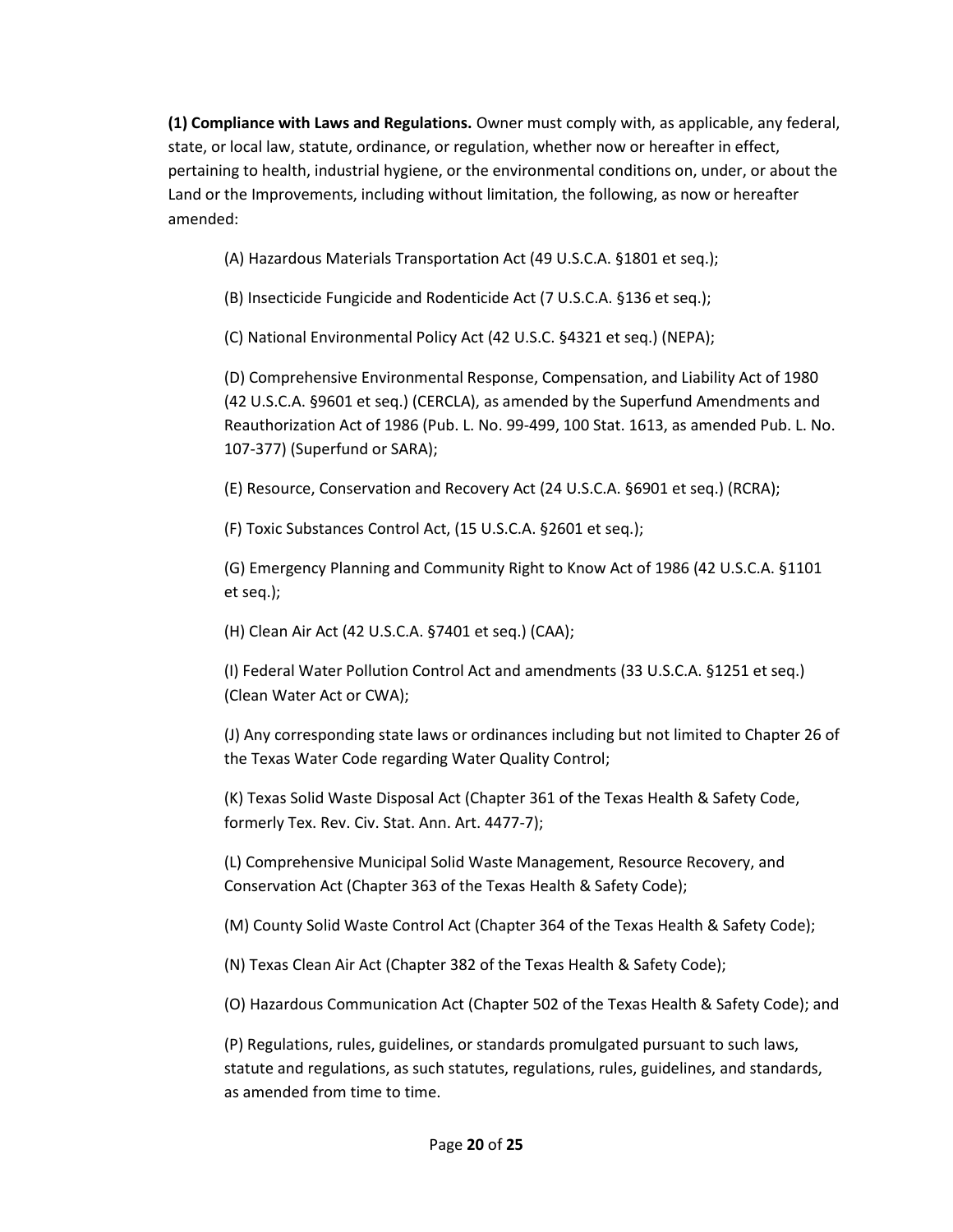**(2) Environmental Review.** The environmental effects of each activity carried out with funds provided under this Agreement must be assessed in accordance with the provisions of the Program Requirements, National Environmental Policy Act of 1969 (NEPA) (42 U.S.C. §432 et seq.). Each such activity must have an environmental review completed and support documentation prepared in accordance with 10 TAC §110.305 complying with the NEPA, including screening for vapor encroachment following American Society for Testing and Materials (ASTM) 2600-10.

## **(q) Labor Standards.**

**(1)** Owner understands and acknowledges that every contract for the construction (rehabilitation, adaptive reuse, or new construction) of housing that includes 12 or more units assisted with Program funds must contain provisions in accordance with Davis-Bacon Regulations.

**(2)** Owner understands and acknowledges that every contract involving the employment of mechanics and laborers of said construction shall be subject to the provisions, as applicable, of the Contract Work Hours and Safety Standards Act, as amended (40 U.S.C. §§3701 to 3708), Copeland (Anti-Kickback) Act (40 U.S.C. §3145), the Fair Labor Standards Act of 1938, as amended (29 U.S.C. §201, et seq.) and Davis-Bacon and Related Acts (40 U.S.C. §§3141 - 3148).

**(3)** Owner further acknowledges that if more housing units are constructed than the anticipated 11 or fewer housing units, it is the Owner's responsibility to ensure that all the housing units will comply with these federal labor standards and requirements under the Davis-Bacon Act as supplemented by the U.S. Department of Labor regulations ("Labor Standards Provisions Applicable to Contracts Covering Federally Financed and Assisted Construction" at 29 CFR Part 5).

**(4)** Owner also understands that structuring the proposed assistance for the rehabilitation or construction of housing under this Agreement to avoid the applicability of the Davis-Bacon Act is prohibited.

**(5)** Construction contractors and subcontractors must comply with regulations issued under these federal acts described herein, with other federal laws, regulations pertaining to labor standards, including but not limited to "Labor Standards Provisions Applicable to Contracts Covering Federally Financed and Assisted Construction" at 29 CFR Part 5, HUD Federal Labor Provisions (HUD form 4010).

**(r) Lead-Based Paint.** Housing assisted with Program funds is subject to the Lead-Based Paint Poisoning Prevention Act (42 U.S.C. §§4821 - 4846), the Residential Lead-Based Paint Hazard Reduction Act of 1992 (42 U.S.C. §§4851 - 4856), and implementing regulations Title X of the 1992 Housing and Community Development Act at 24 CFR Part 35, (including subparts A, B, J, K, M and R). Owner shall also comply with the Lead: Renovation, Repair, and Painting Program Final Rule, 40 CFR Part 745 and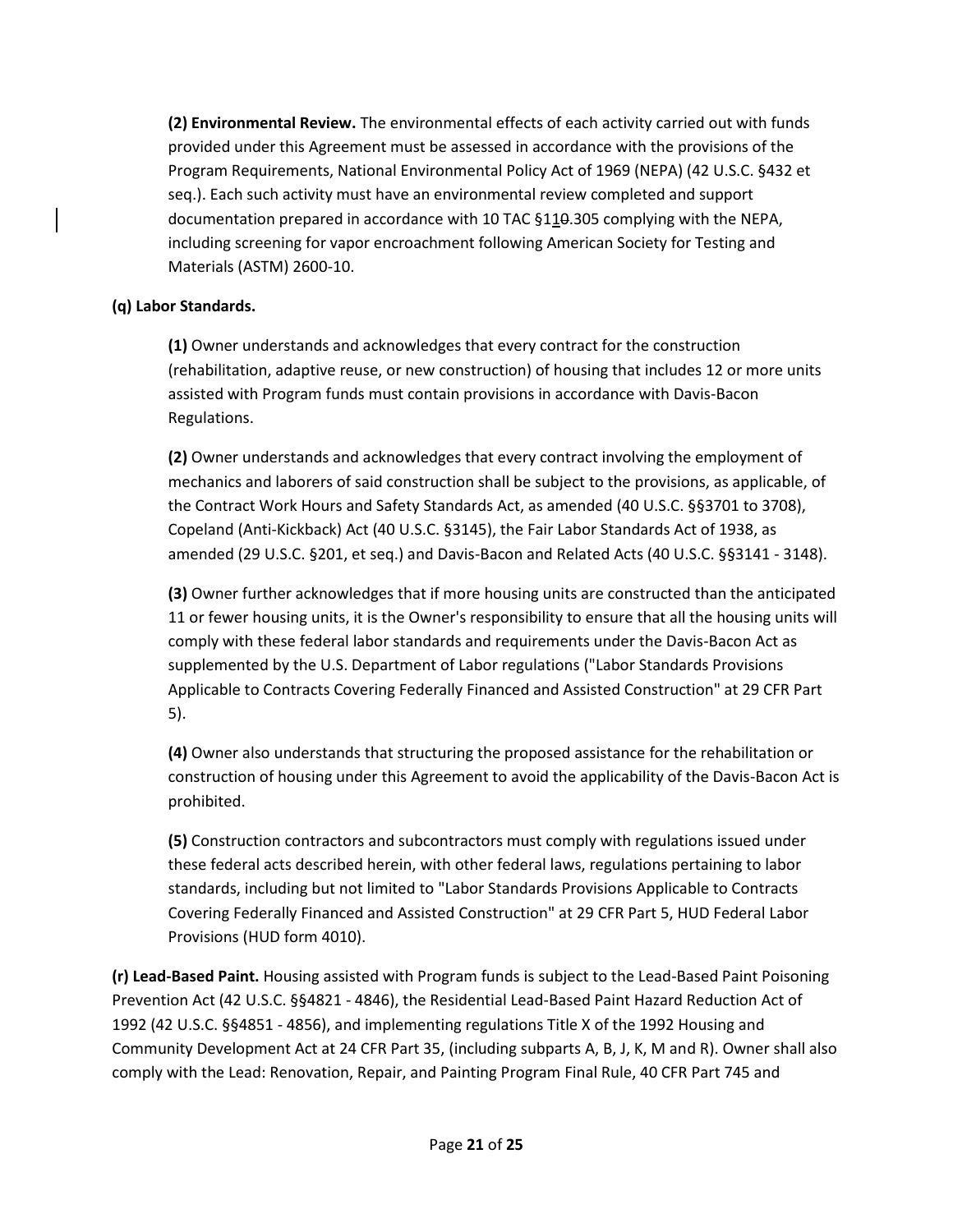Response to Children with Environmental Intervention Blood Lead Levels. Failure to comply with the lead-based paint requirements may be subject to sanctions and penalties pursuant to 24 CFR §35.170.

**(s) Limited English Proficiency.** Owner shall comply with the requirements in Executive Order 13166 of August 11, 2000, reprinted at 65 FR 50121, August 16, 2000, Improving Access to Services for Persons with Limited English Proficiency and 67 FR 41455. To ensure compliance the Owner must take reasonable steps to insure that LEP persons have meaningful access to the program and activities. Meaningful access may entail providing language assistance services, including oral and written translation, where necessary.

**(t) Procurement of Recovered Materials.** Owner, its subrecipients, and its contractors must comply with Section 6002 of the Solid Waste Disposal Act, as amended by the Resource Conservation and Recovery Act. The requirements of Section 6002 include procuring only items designated in guidelines of the Environmental Protection Agency (EPA) at 40 CFR Part 247 that contain the highest percentage of recovered materials practicable, consistent with maintaining a satisfactory level of competition, where the purchase price of the item exceeds \$10,000 or the value of the quantity acquired by the preceding fiscal year exceeded \$10,000; procuring solid waste management services in a manner that maximizes energy and resource recovery; and establishing an affirmative procurement program for procurement of recovered materials identified in the EPA guidelines.

**(u) Drug-Free Workplace**. Owner will follow the Drug-Free Workplace Act of 1988 (41 U.S.C §701, et seq.) and HUD's implementing regulations at 2 CFR Part 2429. Owner affirms by executing the Certification Regarding Drug-Free Workplace Requirements attached hereto as Addendum B, that it is implementing the Drug-Free Workplace Act of 1988.

# **(v) NondiscriminationEqual Opportunity, Fair Housing, Nondiscrimination, and Equal Access and Equal Opportunity.**

**(1) Equal Opportunity.** The Owner agrees to carry out an Equal Employment Opportunity Program in keeping with the principles as provided in President's Executive Order 11246 of September 24, 1965, as amended, and its implementing regulations at 41 CFR Part 60.

**(2) Fair Housing Poster.** The Owner is required to place a fair housing poster (HUD-928.1 and HUD-9281.A) provided by <del>TDHCA the Department</del> in the leasing office, online, or anywhere else rental activities occur pursuant to 24 CFR §200.620(e). A copy of the poster in Spanish and in English can be found at [http://www.tdhca.state.tx.us/section-811-pra/participating-agents.htm.](http://www.tdhca.state.tx.us/section-811-pra/participating-agents.htm)

**(3) Nondiscrimination Laws.** Owner shall ensure that no person shall, on the grounds of race, color, religion, sex, disability, familial status, or national origin, be excluded from participation in, be denied the benefits of, or be subjected to discrimination under, any Program or activity funded in whole or in part with funds provided under this Agreement. Owner shall follow Title VI of the Civil Rights Act of 1964, as amended (42 U.S.C. §2000d et seq.), the Age Discrimination Act of 1975 (42 U.S.C. §6101 et seq.) and its implementing regulations at 24 CFR Part 146, Titles II and III of the Americans with Disabilities Act (42 U.S.C. §§12131 - 12189; 47 U.S.C. §§155, 201,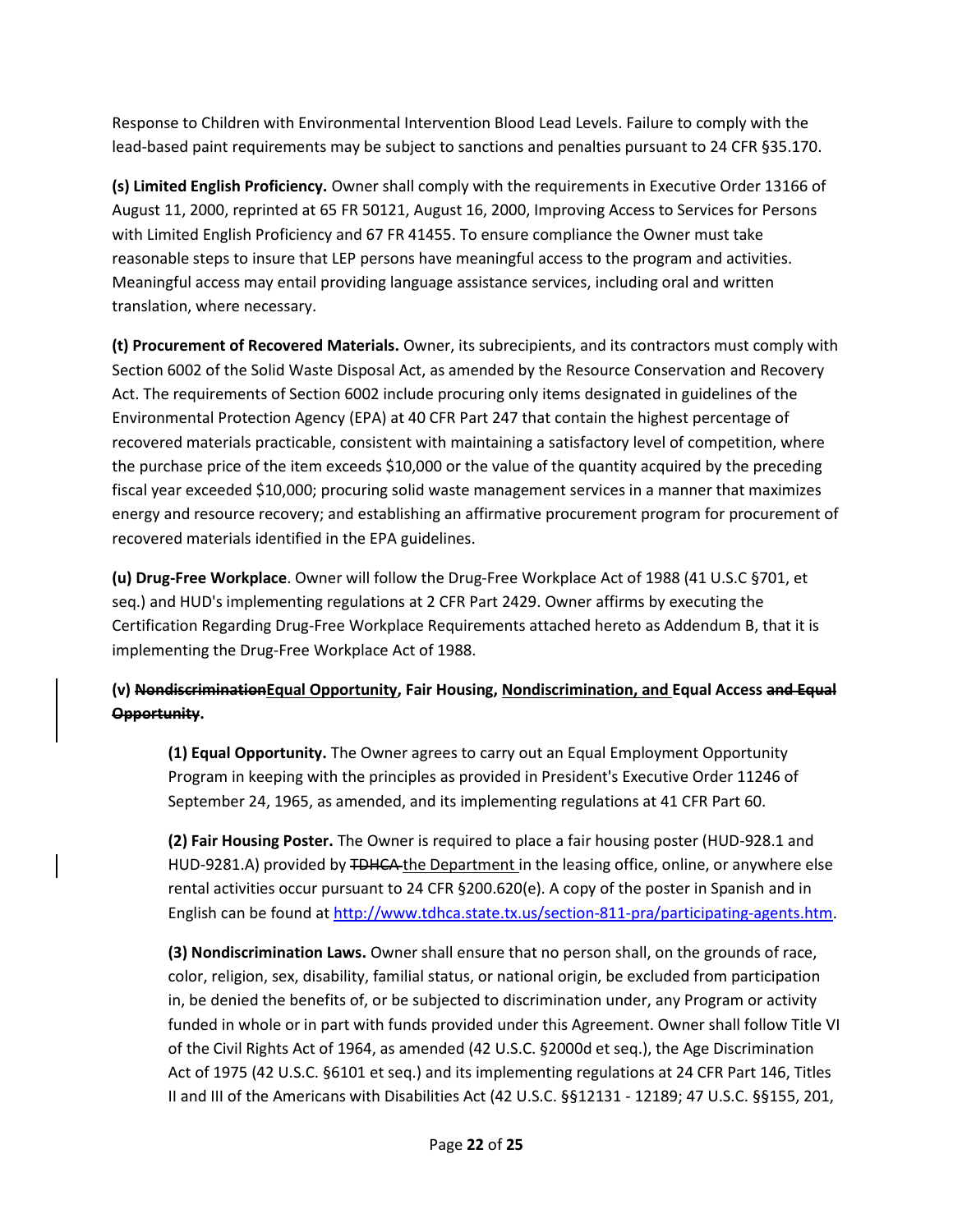218 and 255) as implemented by U.S. Department of Justice at 28 CFR Parts 35 and 36, Section 527 of the National Housing Act (12 U.S.C. §1701z-22), the Equal Credit Opportunity Act (15 U.S.C. §1691 et seq.), the Equal Opportunity in Housing (Executive Order 11063 as amended by Executive Order 12259) and its implementing regulations at 24 CFR Part 107 and The Fair Housing Act (42 U.S.C. §3601 et seq.), as implemented by HUD at 24 CFR Part 100-115.

**(4) Affirmatively Furthering Fair Housing.** By Owner's execution of the Agreement and pursuant to Section 808(e)(5) of the Fair Housing Act, Owner agrees to use funds in a manner that follows the State of Texas' "Analysis of Impediments" or "Assessment of Fair Housing", as applicable and as amended, and will maintain records in this regard.

**(5) Protections for Victims of Domestic Violence, Dating Violence, Sexual Assault, or Stalking.** Subpart L of 24 CFR part 5 shall apply to the Assisted Units in Eligible Multifamily Properties.

## **(w) Security of Confidential Information.**

**(1) Systems Confidentiality Protocols.** Owner must undertake customary and industry standard efforts to ensure that the systems developed and utilized under this Agreement protect the confidentiality of every Eligible Applicant's and Eligible Tenant's personal and financial information, both electronic and paper, including credit reports, whether the information is received from the Eligible Applicants, Tenants or from another source. Owner must undertake customary and industry standard efforts so that neither they nor their systems vendors disclose any Eligible Applicant's or Tenant's personal or financial information to any third party, except for authorized personnel in accordance with this Agreement.

**(2) Protected Health Information.** If Owner collects or receives documentation for disability, medical records or any other medical information in the course of administering the Program, Owner shall comply with the Protected Health Information state and federal laws and regulations, as applicable, under 10 TAC §1.24, (relating to Protected Health Information), Chapter 181 of the Texas Health and Safety Code, the Health Insurance Portability and Accountability Act of 1996 (HIPAA) (Pub. L. 104-191, 110 Stat. 1936, enacted August 21, 1996), and the HIPAA Privacy Rules (45 CFR Part 160 and Subparts A and E of 45 CFR Part 164). When accessing confidential information under this Program, Owner hereby acknowledges and further agrees to comply with the requirements under the Interagency Data Use Agreement between TDHCA and the Texas Health and Human Services Agencies dated October 1, 2015, as amended.

**(x) Real Property Acquisition and Relocation.** Except as otherwise provided by federal statute, HUDassisted programs or projects are subject to the Uniform Relocation Assistance and Real Property Acquisition Policies Act of 1970, as amended (Uniform Act or URA) (42 U.S.C. §4601), and the government wide implementing regulations issued by the U.S. Department of Transportation at 49 CFR Part 24. The Uniform Act's protections and assistance apply to acquisitions of real property and displacements resulting from the acquisition, rehabilitation, or demolition of real property for federal or federally assisted programs or projects. With certain limited exceptions, real property acquisitions for a HUD-assisted program or project must comply with 49 CFR Part 24, Subpart B. To be exempt from the